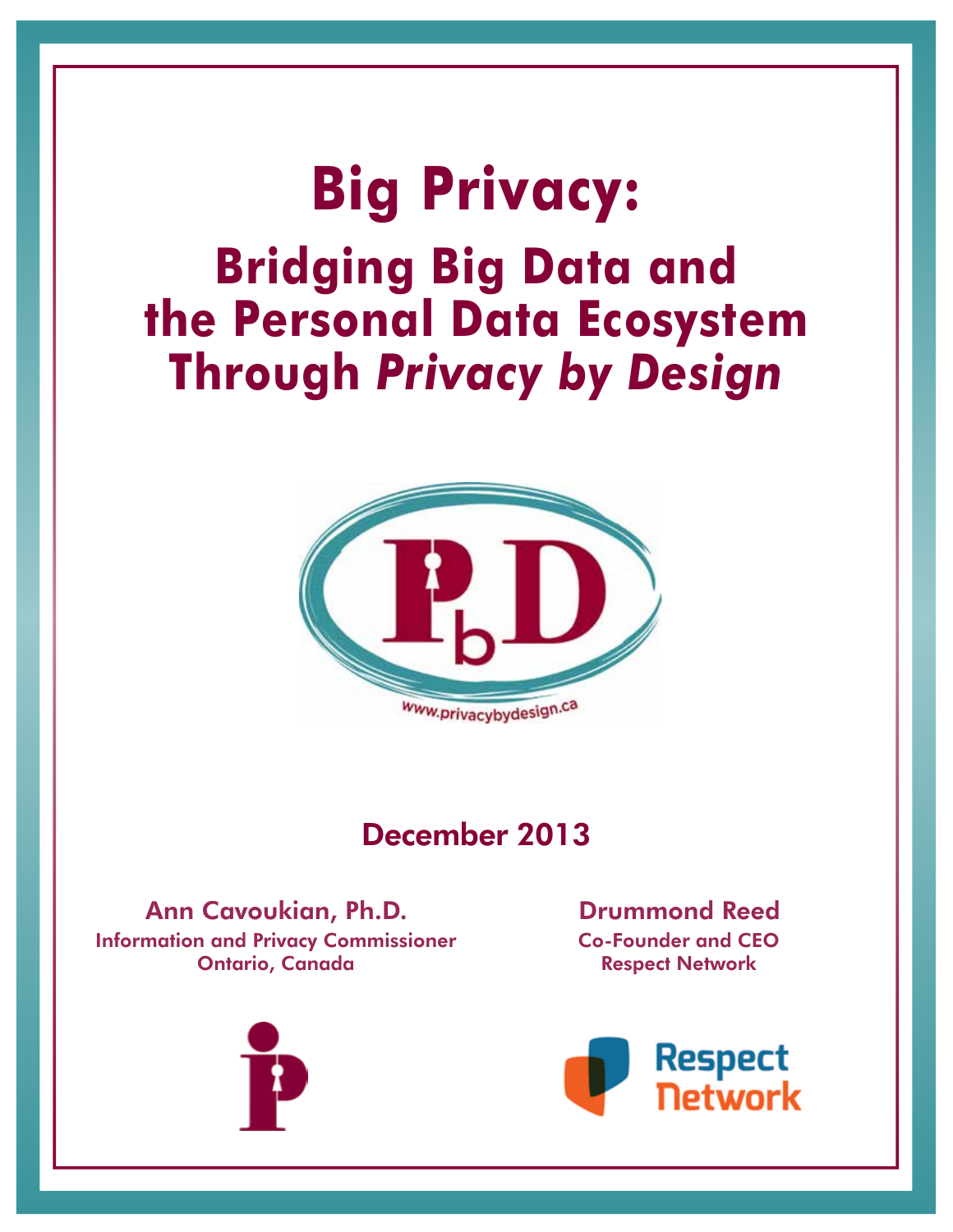# Acknowledgements

The co-authors would like to gratefully acknowledge the contributions of the following individuals, whose efforts were invaluable in the drafting of this paper: Dan Blum, Principal Consultant & Chief Security and Privacy Architect, Respect Network; Michelle Chibba, Director of Policy and Special Projects, IPC; David Weinkauf, Policy & Information Technology Officer, IPC; and Gary Rowe, Executive Chairman, Respect Network.



2 Bloor Street East Suite 1400 Toronto, Ontario M4W 1A8 Canada

416-326-3333 1-800-387-0073 Fax: 416-325-9195 TTY (Teletypewriter): 416-325-7539 Website: www.ipc.on.ca Privacy by Design: www.privacybydesign.ca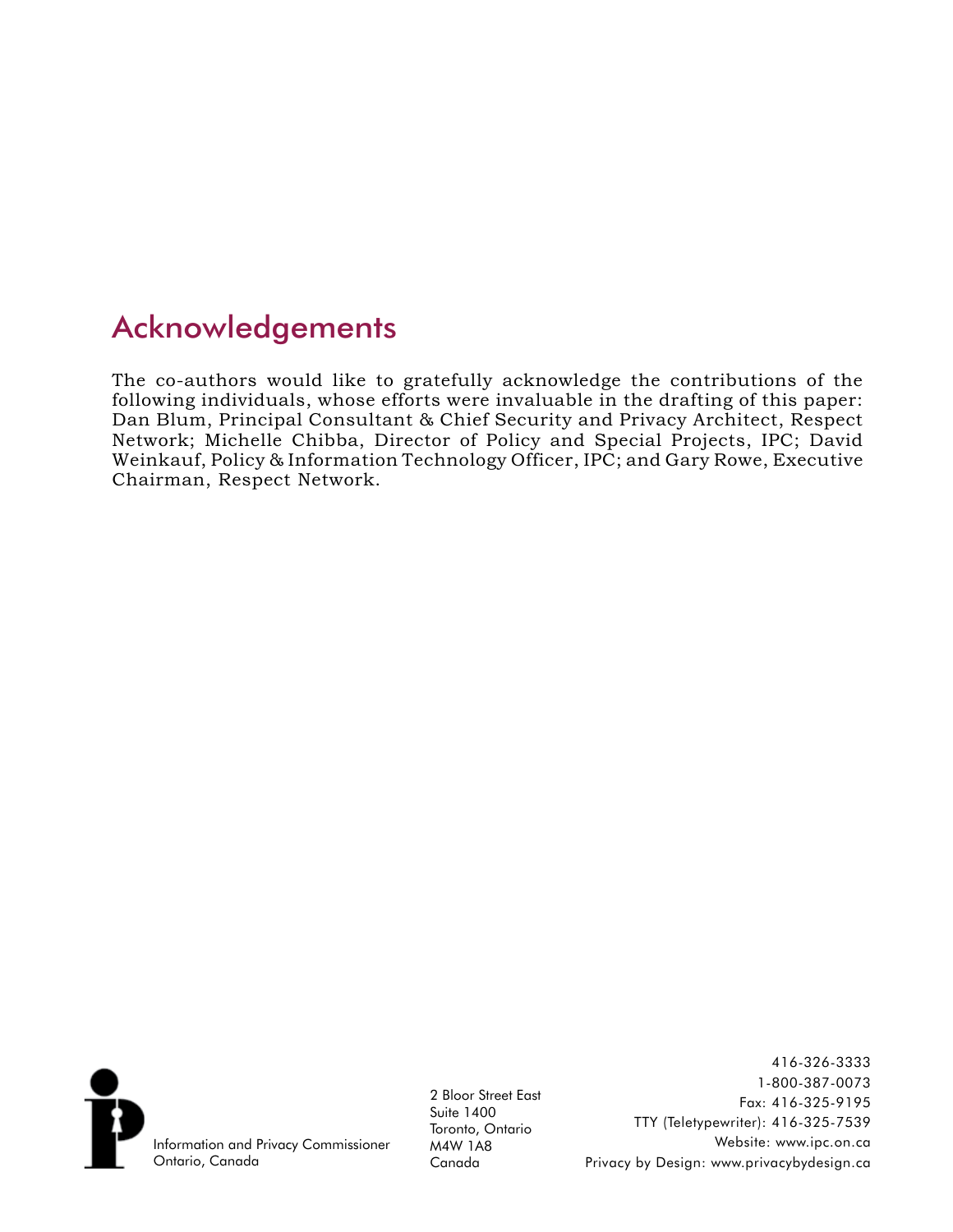# **Big Privacy:**

# **Bridging Big Data and the Personal Data Ecosystem Through** *Privacy by Design*

# TABLE OF CONTENTS

| 2. Big Data, Privacy Challenges, and the Need        |  |
|------------------------------------------------------|--|
|                                                      |  |
| 4. The Seven Architectural Elements of Big Privacy 7 |  |
| 5. Exemplar: Respect Network™ and the                |  |
| 6. How Big Privacy Applies the 7 Foundational        |  |
|                                                      |  |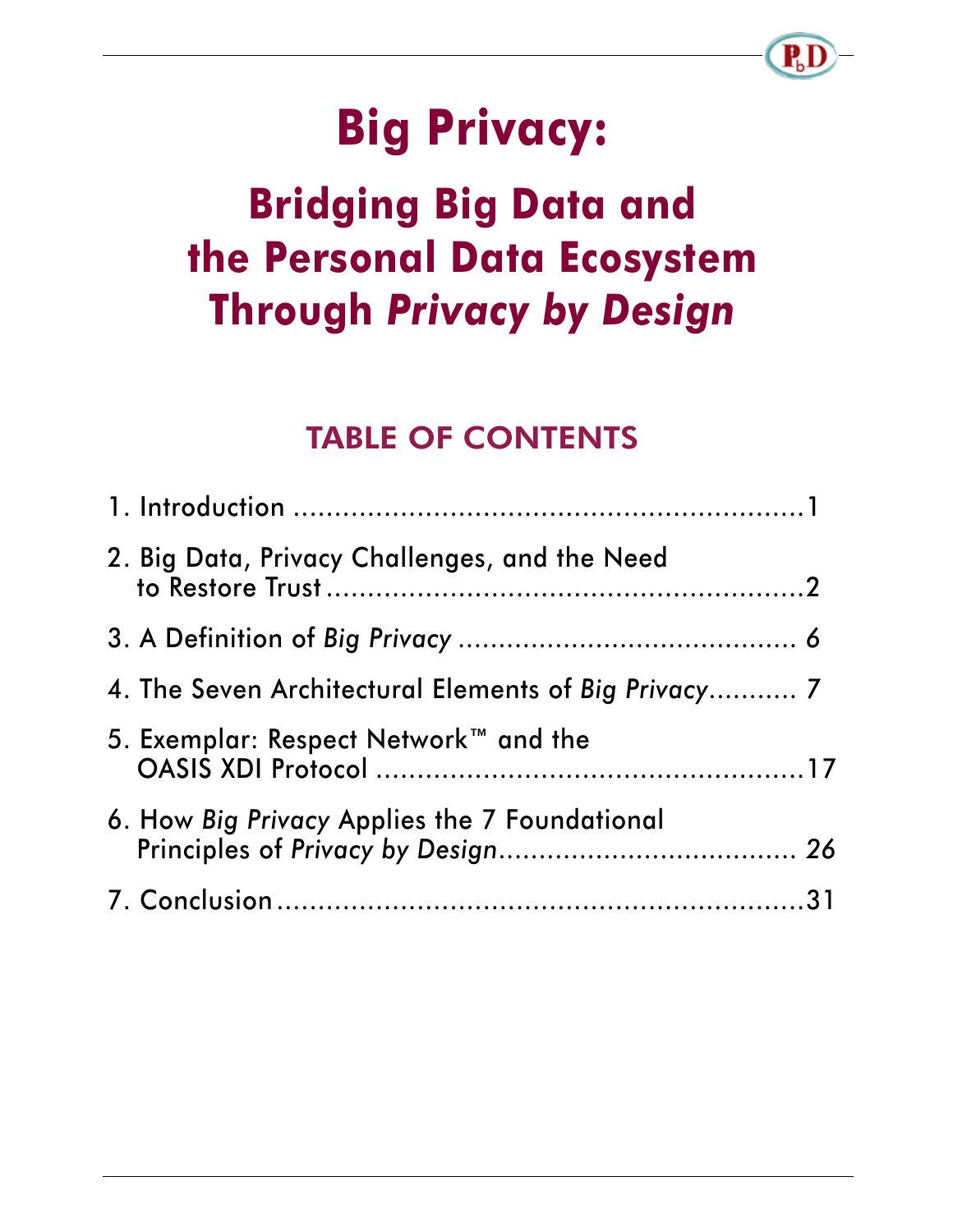

# <span id="page-3-0"></span>1. Introduction

Recent technological and business developments have given rise to a new understanding of personal information. It is now being compared to currency and energy<sup>1</sup>—often being referred to as "the new oil."<sup>2</sup> It is an economic asset generated by the identities and behaviors of individuals and their technological surrogates. These metaphors, which express its increasing economic value to organizations, ring especially true in the case of Big Data. Indeed, Big Data derives economic value from its use of personal information to such an extent that if personal information is considered to be "the new oil," then Big Data is the *machinery* that runs on it.

However, like our current dependence on fossil fuels, Big Data's current use of personal information is unsustainable, increasingly resulting in "pollution" via privacy infringement. At the moment, individuals have little, if any, control over their information's use and disclosure in Big Data analytics. In addition to a host of privacy concerns, this lack of informational self-determination gives rise to an uneven exchange of the economic value. While the owners of Big Data algorithms profit from their use and disclosure of personal information, the individuals the personal information relates to do not—at least not directly. If not properly addressed, the privacy and economic concerns raised by Big Data threaten to decrease individuals' willingness to share their personal information3—in effect, cutting off the flow of the "oil" on which the analytic "machinery" of Big Data runs.

In order to make the interactions between Big Data and individuals more sustainable—in other words, to effectively transform this "new oil" into a renewable resource—the concept of the personal data ecosystem (PDE) has been proposed.4 The PDE is the emerging landscape of companies and organizations that believe individuals should be in control of their personal information and directly benefit from its use, making available a growing number of tools and technologies to enable such control.

We have discussed elsewhere how the *Privacy by Design* framework can be applied individually to the PDE and to Big Data systems in order to achieve positive-sum, "win-win" solutions in which individuals maintain control over their personal information flows, without diminishing system functionality.5 The time has come, however, to show how *Privacy by Design* can be applied at a larger scale to individuals' online interactions by bringing together the user-centric architecture of the PDE with the analytic power of Big Data, resulting in a much larger "win-

<sup>1</sup> C. Moiso, R. Minerva. (2012). "Towards a User-Centric Personal Data Ecosystem," *Paper presented at the 16th International Conference on Intelligence in Next Generation Networks,* Berlin, Germany.

<sup>2</sup> M. Kuneva. (March 31, 2009). *Keynote Speech: Roundtable on Online Data Collection, Targeting and Profiling*, Brussels.

<sup>3</sup> See A. Mantelero. (2013). "Competitive value of data protection: the impact of data protection regulation on online behaviour." *International Data Privacy Law*.

<sup>4</sup> See World Economic Forum. (2011). *Personal Data: The Emergence of a New Asset Class*. Retrieved from [http://www3.weforum.org/docs/WEF\\_ITTC\\_PersonalDataNewAsset\\_Report\\_2011.pdf](http://www3.weforum.org/docs/WEF_ITTC_PersonalDataNewAsset_Report_2011.pdf).

<sup>5</sup> See A. Cavoukian. (2012). "*Privacy by Design* and the Emerging Personal Data Ecosystem." Retrieved from<http://www.ipc.on.ca/images/Resources/pbd-pde.pdf>; A. Cavoukian. (2013). "Personal Data Ecosystem (PDE) – A *Privacy by Design* Approach to an Individual's Pursuit of Radical Control." *Digital Enlightenment*; A. Cavoukian, J. Jonas. (2012). "*Privacy by Design* in the Age of Big Data." Retrieved from [http://www.ipc.](http://www.ipc.on.ca/images/Resources/pbd-big_data.pdf) [on.ca/images/Resources/pbd-big\\_data.pdf.](http://www.ipc.on.ca/images/Resources/pbd-big_data.pdf)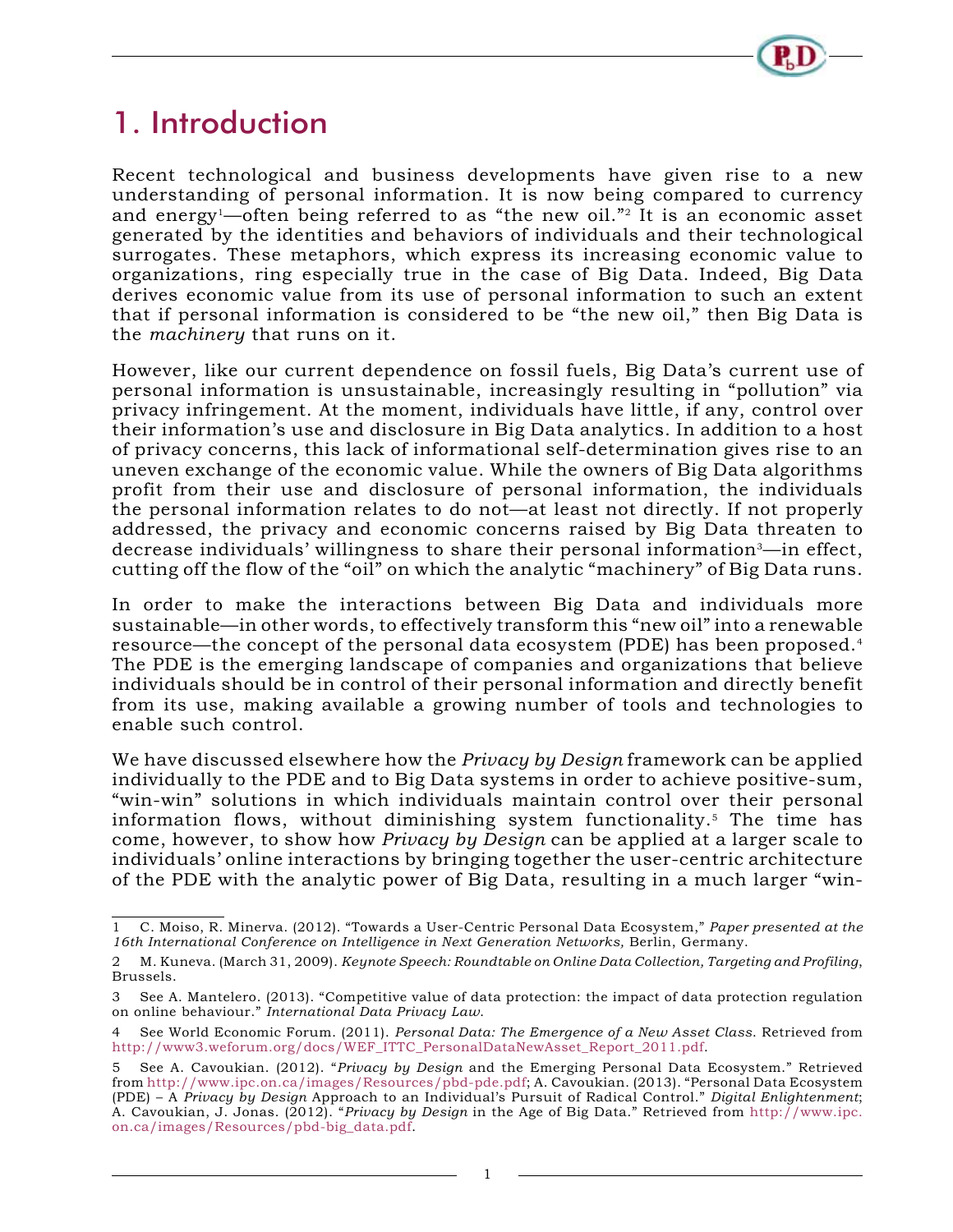<span id="page-4-0"></span>

win" scenario, where privacy and Big Data may coexist in tandem. This new result is what we call *Big Privacy*.

In this paper we will:

- Summarize the Big Data privacy challenges and the growing need to restore trust;
- Provide a definition of *Big Privacy* that parallels the definition of Big Data;
- Define the seven major architectural elements of *Big Privacy*:
	- { Personal clouds
	- $\circ$  Semantic data interchange
	- $\circ$  Trust frameworks
	- $\circ$  Identity and data portability
	- $\circ$  Data-by-reference (and subscription)
	- $\circ$  Accountable pseudonyms
	- $\circ$  Contractual data anonymization
- Offer an exemplar showing how these elements are being implemented by the Respect Network using the OASIS XDI semantic data interchange protocol;
- Summarize how the seven architectural elements of *Big Privacy* apply the 7 Foundational Principles of *Privacy by Design* to the unique privacy challenges of Big Data.

# 2. Big Data, Privacy Challenges, and the Need to Restore Trust

It is worth considering how a term that no one had heard of a few years ago is now so popular it appears on airport billboards around the world: **Big Data**. What does it actually mean?

#### *Definition of Big Data*

The first sentence of the Wikipedia article captures the essential concept:

*Big data is the term for a collection of data sets so large and complex that it becomes difficult to process using on-hand database management tools or traditional data processing applications.6*

<sup>6</sup> "Big data." (n.d.). In *Wikipedia*. Retrieved October 8, 2013, from [http://en.wikipedia.org/wiki/Big\\_data](http://en.wikipedia.org/wiki/Big_data)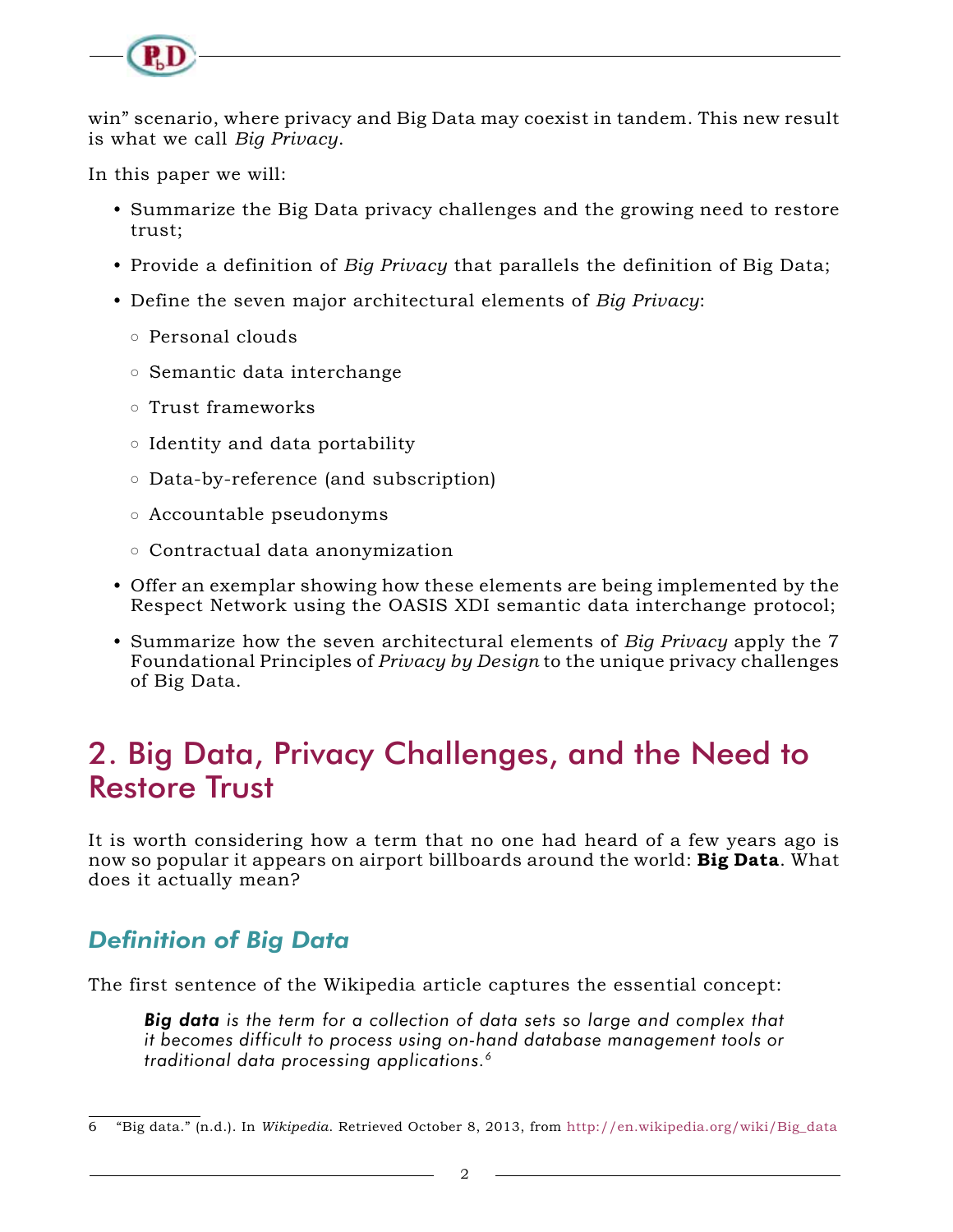

What's missing from this capsule definition is the context that Big Data only emerged as a concept after the convergence of a host of new technologies capable of processing these very large data sets. These technologies made it possible to capture value that could not be realized before. And it is a surprisingly long list of technologies—see the list highlighted below from this excerpt of the Wikipedia definition:

*Big data requires exceptional technologies to efficiently process large quantities of data within tolerable elapsed times. A 2011 [McKinsey](http://en.wikipedia.org/wiki/McKinsey_%26_Company) report suggests suitable technologies include A/B testing, crowdsourcing, data fusion and integration, genetic algorithms, machine learning, natural language processing, signal processing, simulation, time series analysis, and visualization.* 

*Additional technologies being applied to big data include massively parallelprocessing (MPP) databases, search-based applications, data-mining grids, distributed file systems, distributed databases, cloud-based infrastructure (applications, storage, and computing resources), and the Internet.7*

#### *The Privacy Challenges of the Big Data Life Cycle*

Any technology or operational practice that operates upon very large data sets of personally identifiable information (PII) invites heightened privacy concerns. For example, the clear trend in Big Data towards increased collection, storage, and linkage of personal data sets raises privacy concerns relating to theft, institutional misuse, and re-identification, as well as unauthorized access, redistribution, and repurposing of personal information. In order to prevent these concerns from becoming real harms, effective policy and technological measures are required on the part of organizations that use Big Data analytics, as well as for individuals to whom the data relates. The IPC has produced two papers on how to address the privacy challenges of Big Data in different contexts:

- "*Privacy by Design* in the Age of Big Data,"8 which outlines how an advanced Big Data sensemaking technology was engineered, from the ground up, with privacy-enhancing features; and
- "Introducing Privacy-Protective Surveillance: Achieving Privacy *and* Effective Counter-Terrorism,"9 which advances a positive-sum alternative to current counter-terrorism surveillance systems and shows how its application of specific "feature/event-based" data analysis through the use of intelligent virtual agents, homomorphic encryption, and probabilistic graphical models can be more effective than non-targeted and broad "pattern-based" data mining, the application of which is questionable in highly sensitive areas such as counter-terrorism.

<sup>7</sup> Ibid.

<sup>8</sup> A. Cavoukian, J. Jonas, (2012). "*Privacy by Design* in the Age of Big Data." Retrieved from [http://www.](http://www.ipc.on.ca/images/Resources/pbd-big_data.pdf) [ipc.on.ca/images/Resources/pbd-big\\_data.pdf.](http://www.ipc.on.ca/images/Resources/pbd-big_data.pdf)

<sup>9</sup> A. Cavoukian, K. El Emam. (2013). "Introducing Privacy-Protective Surveillance: Achieving Privacy and Effective Counter-Terrorism." Retrieved from [http://www.ipc.on.ca/site\\_documents/pps.pdf.](http://www.ipc.on.ca/site_documents/pps.pdf)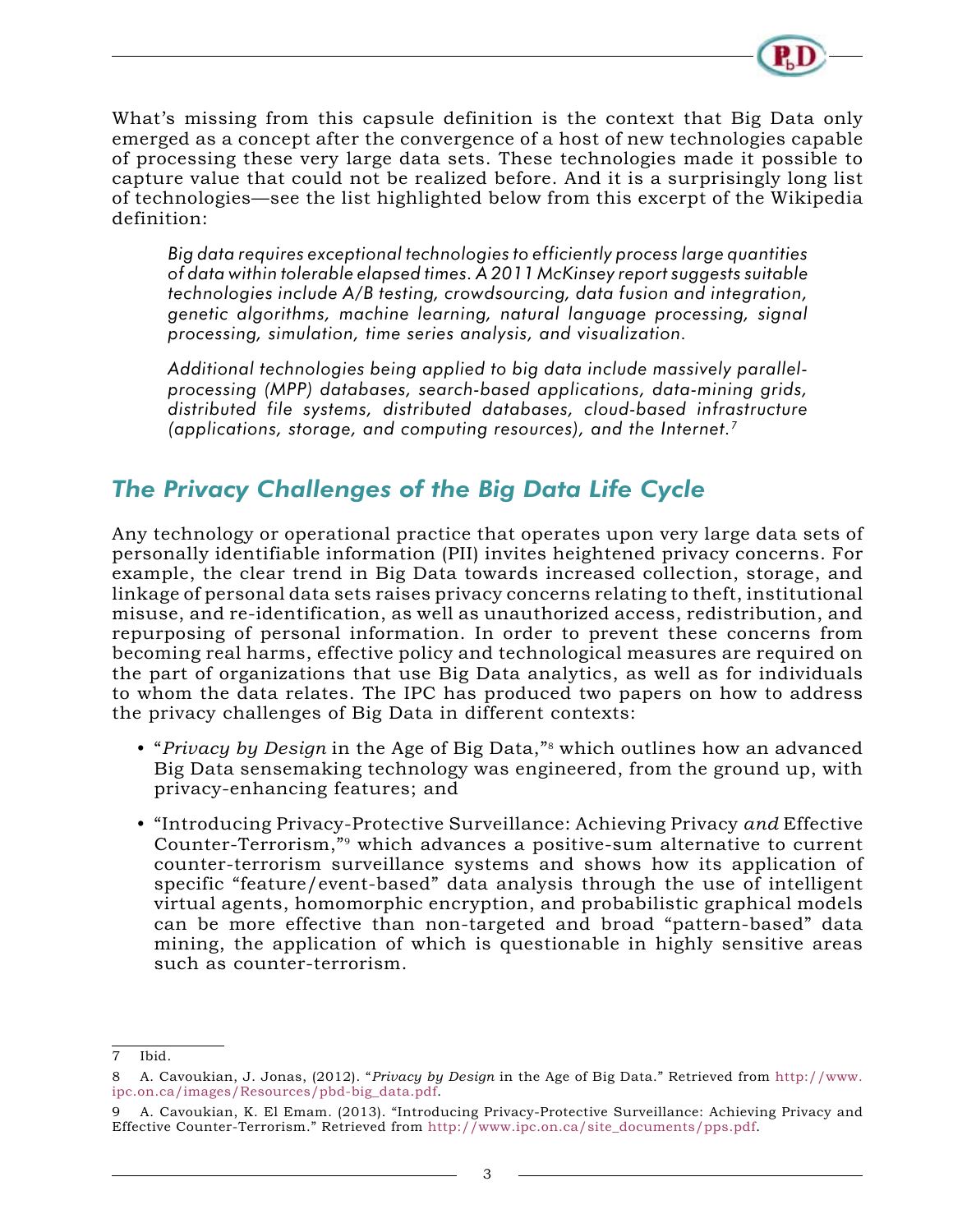Generally speaking, the privacy challenges of Big Data occur across all three phases of its iterative life cycle: (1) data harvesting, (2) data mining, and (3) application—which we refer to as the **Big Data life cycle** (BDLC).10

- 1. **Data Harvesting.** As its name implies, Big Data requires a sufficiently large data set in order for its analytics to generate algorithms that capture new and unanticipated connections among the data analyzed. The *data harvesting phase* of the BDLC is where such a sufficiently large data set is amassed from various sources including data actively provided by users, passively generated by their devices, or harvested online.
- 2. **Data Mining.** Once a sufficiently large data set has been amassed, it may be analyzed in the hopes of discovering connections among the data that will lead to an advancement in knowledge. This process of discovery constitutes the *data mining phase* of the BDLC. The result of the data mining phase is a correlation that generalizes the relationships between the discovered connections in the form of an algorithm, which produces an output that specifies the degree to which a particular data set exhibits characteristics of the knowledge advanced by the correlation.
- 3. **Application.** A Big Data algorithm by itself is simply the generalized form of a discovered piece of knowledge. In order for its knowledge to be useful, the algorithm must be applied to the "real world" where something is at stake. The *application phase* of the BDLC is where an algorithm generated in the data mining phase is then applied to individual data sets in order to produce insights about a real-world situation. Depending on the data set input into the algorithm, the insights produced may disclose personal information about the individuals associated with the data. The following quote from Foster Provost and Tom Fawcett's book, *Data Science for Business*, illustrates some useful applications of Big Data algorithms:

"For example, one fundamental concept [of Big Data] is that of determining the similarity of two entities described by data. This ability forms the basis for various specific tasks. It may be used directly to *find* customers similar to a given customer. It forms the core of several *prediction* algorithms that estimate a target value such as the expected resource usage of a client or the probability of a customer to respond to an offer. It is also the basis for *clustering* techniques, which group entities by their shared features without a focused objective. Similarity forms the basis of *information retrieval*, in which documents or webpages relevant to a search query are retrieved. Finally, it underlies several common algorithms for *recommendation*."11

<sup>10</sup> The phases presented here are used for the purpose of illustrating the privacy challenges associate with Big Data. As such, they represent a simplification of its overall process. For more complex and technical discussions of Big Data and its life cycle, see U. Fayyad, G. Piatetsky-Shapiro, and P. Smyth. (Fall 1996). "From Data Mining to Knowledge Discovery in Databases." *AI Magazine*. Retrieved from [http://www.kdnuggets.](http://www.kdnuggets.com/gpspubs/aimag-kdd-overview-1996-Fayyad.pdf) [com/gpspubs/aimag-kdd-overview-1996-Fayyad.pdf](http://www.kdnuggets.com/gpspubs/aimag-kdd-overview-1996-Fayyad.pdf); and Centre for Information Policy Leadership, Hunton & Williams LLP. (February 2013). "Big Data and Analytics: Seeking Foundations for Effective Privacy Guidance." [http://www.hunton.com/files/Uploads/Documents/News\\_files/Big\\_Data\\_and\\_Analytics\\_February\\_2013.pdf](http://www.hunton.com/files/Uploads/Documents/News_files/Big_Data_and_Analytics_February_2013.pdf).

<sup>11</sup> F. Provost, T. Fawcett. (2013). *Data Science for Business: What you need to know about data mining and data-analytic thinking*. O'Reilly Media, p. xii.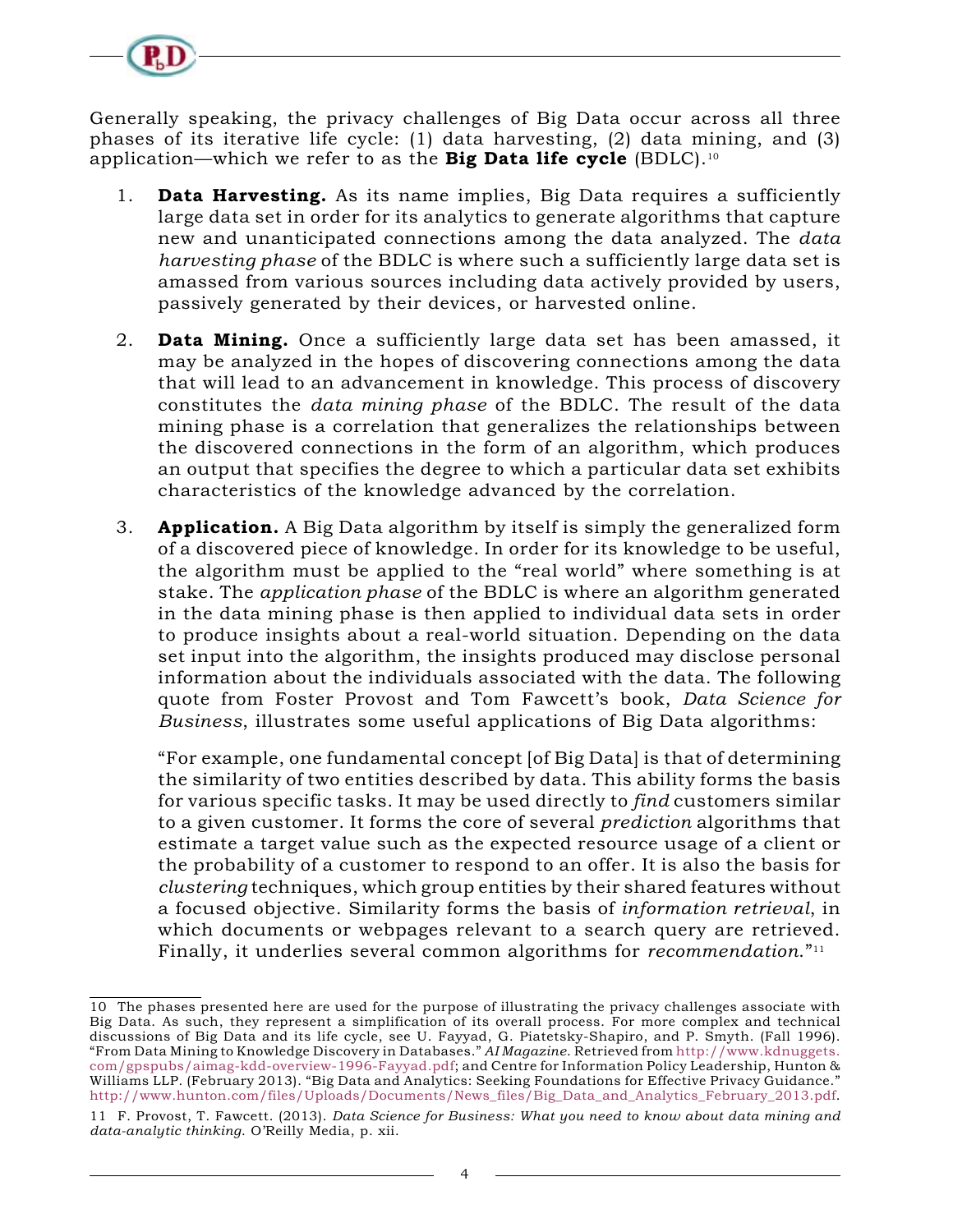

Each phase of the BDLC brings with it unique privacy challenges. For example, the data harvesting phase (phase 1) attempts to amass a sufficiently large data set for data mining. Often times this amounts to a "grab everything in sight" or "collect first, ask questions later" approach to data acquisition. Such approaches, however, fly in the face of the collection limitation privacy principle, according to which there should be *limits* placed on the collection of personal information.

In addition, during the data mining phase (phase 2), a new and unanticipated connection is made. Precisely in making such a connection, however, this phase goes beyond the original purpose for which the data was collected. Thus, if the data set contains personal information, such a production of knowledge would conflict with purpose specificity, which states that personal information should not be used for purposes other than those specified at the time of collection or those which are not incompatible with the original purpose. Otherwise consent of the individual is required.

Finally, in applying an algorithm to an individual data set, the application phase (phase 3) will produce insights about a real-world situation, which may disclose personal information about the individuals associated with the data. If the individual the data set pertains to has not consented to such disclosure, however, this practice would conflict with use limitation, which confines the uses of one's personal information to those originally specified at the time of collection, unless the individual has consented to such other uses. In the case of Big Data, such a consent option is rarely offered to individuals, let alone given by them. Indeed, the fact that the use of Big Data algorithms is not known until their actual discovery makes it difficult, if not impossible, to obtain consent from individuals for secondary uses.

These challenges show how privacy cannot be assured solely by compliance with regulatory frameworks, which tend to lag behind recent technological developments such as Big Data. While standard privacy principles are an essential tool for protecting the privacy of individuals, as a standalone measure, they are nonetheless insufficient. In order to address the challenges of new technologies such as Big Data, something more dynamic is needed—something which is able to stay ahead of the ever-advancing "curve" of technology. We believe this "something" is *Privacy by Design*. When applied to the case of Big Data, this means that in addition to a regulatory framework, what is needed is an *ecosystem* of technologies and policies that affords individuals a far greater, indeed "radical" degree of control over their personal information, from which they may derive considerable benefits.

#### *Restoring Trust with the Personal Data Ecosystem*

Since one of the 7 Foundational Principles of *Privacy by Design* is protection of personal data across its entire life cycle, with Big Data, we believe this can only be accomplished through privacy solutions that are equally encompassing. This is where the personal data ecosystem (PDE) comes in. As mentioned in the Introduction, the PDE is the set of companies, organizations, and policymakers who believe that individuals should be in control of their personal information and who are employing new tools, technologies, and policies to empower them.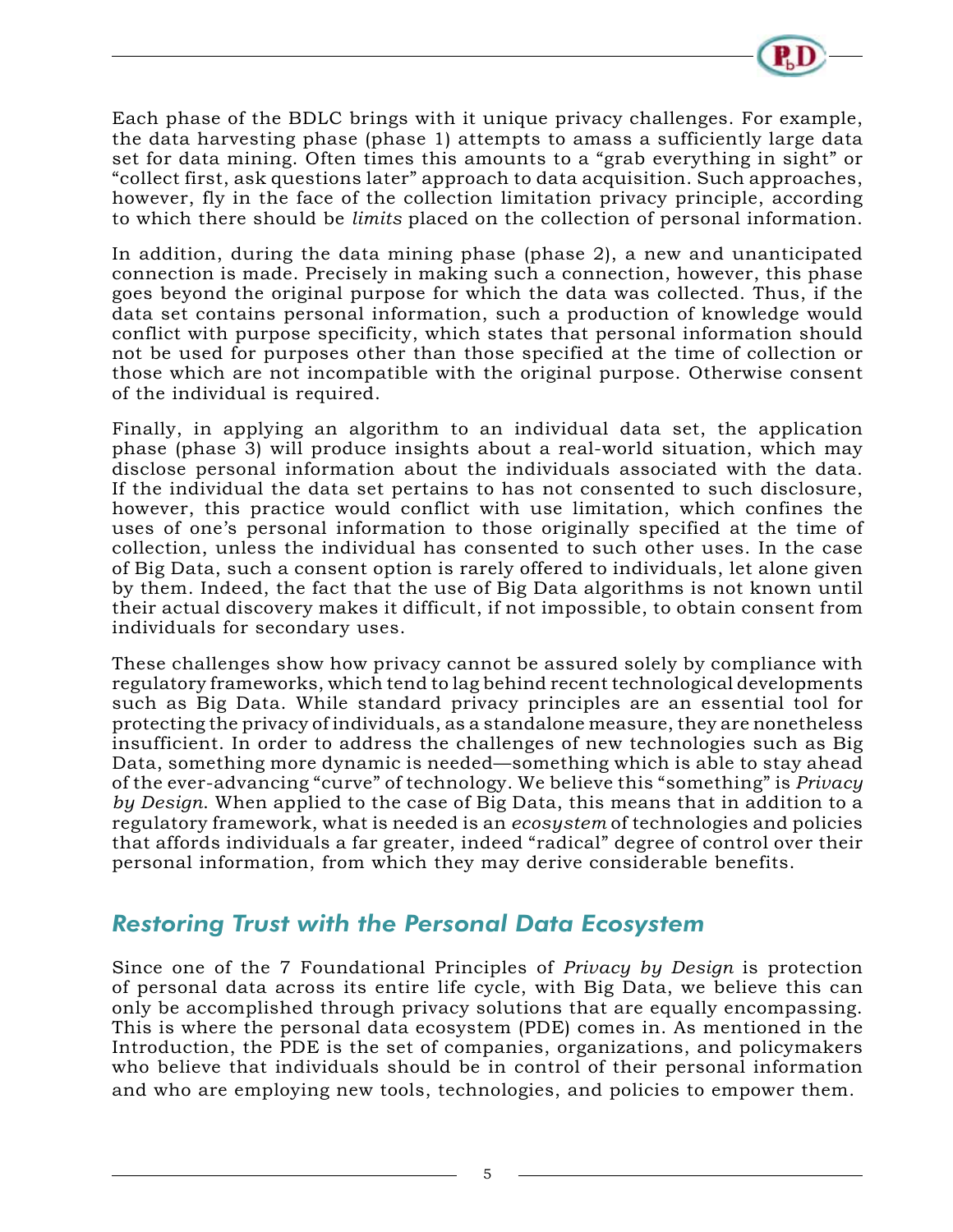<span id="page-8-0"></span>

The emergence of the PDE at this juncture is no coincidence. Big Data and other powerful new analytical systems can only exist (comfortably) in their current form so long as people are largely unaware of the scope and extent to which these systems gather, use, and trade in PII. But the "Summer of Snowden" has changed all that. Like a dam breaking, these revelations about the U.S. and other government's Big Data gathering and analytic capabilities dramatically raised awareness of how seriously they impinge on individual privacy, not only in the United States, but worldwide.

**So if privacy infringement is the negative externality that Big Data frequently ignores, the PDE is the emerging positive externality that can turn the combination into a positive-sum outcome where both data subjects and Big Data users benefit.** The greater the challenges to privacy and self-determination from Big Data and other quarters, the stronger the PDE will rise up to meet it, which brings us to the definition of *Big Privacy*.

# 3. A Definition of *Big Privacy*

Our definition of *Big Privacy* directly parallels that of Big Data:

*Big Privacy is* Privacy by Design *writ large, i.e., it is the application of the 7 principles of* Privacy by Design*, not only to individual organizations, applications, or contexts, but to entire networks, value chains, and ecosystems, especially those that produce and use Big Data. The goal of Big Privacy is the systemic protection of personal data and radical personal control over how it is collected and used. Radical control is an embodiment of "informational selfdetermination"—the right enshrined in the German Constitution relating to the individual's ability to determine the fate of one's information.12 This means that it must be possible to assure whole populations that their privacy is being respected because the network, value chain, and/or ecosystem producing and processing Big Data has implemented* Privacy by Design *at a system-wide level, enabling individuals who consent to the use of their personal information to reap a proportion of the benefits.* 

It is important to note that in the context of our growing dependence on information and communications technologies (ICTs), privacy does not equal secrecy of personal data, it equates to **individual control** of one's data. This does not mean that organizations cannot use, or have no meaningful relationship to, individuals' personal data; only that organizations' processing of personal data must have user-centric controls in place such as informed consent, purpose specificity, use limitation, etc. Privacy is not about keeping information secret (hiding information), but rather about having a right to "informational self-determination," which may or may not result in an individual sharing his/her personal information. However, when one's personal data is shared by consent, and used to generate an economic benefit by Big Data users, a portion of that benefit will accrue to the user. In this respect, privacy is highly contextual and will manifest itself differently, depending on the preferences of the individual and the different technologies, cultures,

<sup>12</sup> The term "informational self-determination" was first used in a German constitutional ruling concerning personal information collected during Germany's 1983 census.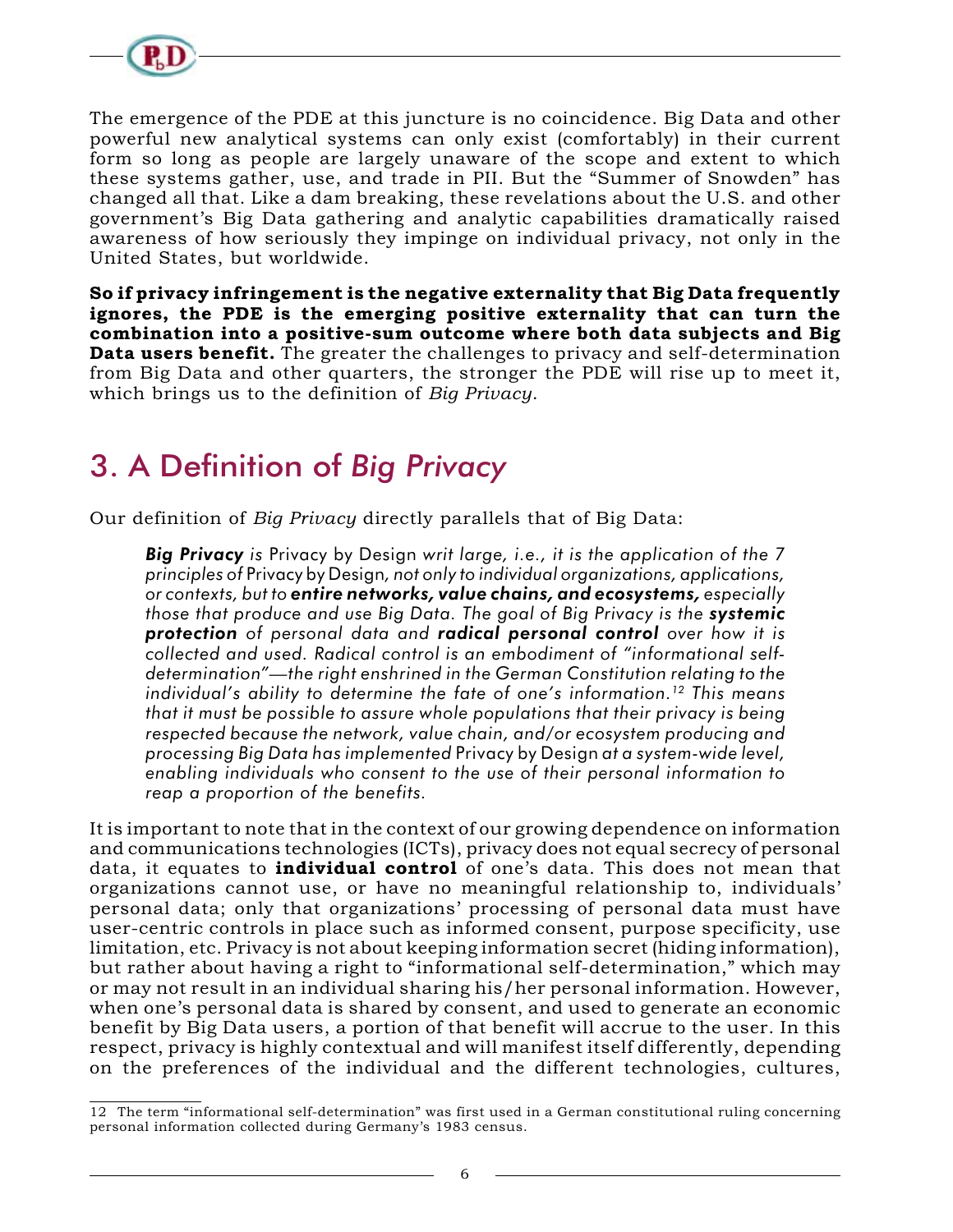<span id="page-9-0"></span>and situations to which it is applied. Within the limits of applicable laws, in a particular context, individuals must be able to choose whether or not to share:

- Everything about themselves
- Nothing about themselves
- Anything in-between.

Further, to make privacy fully operational means that individuals **must be able to change their mind at any time** about what is being shared, and with whom. This clarification—that privacy is all about control—is critical to this discussion: Big Data does not necessarily need to get *smaller* to accommodate the demands of the PDE, but it does need to get *smarter.* In addition to harvesting (or not harvesting) personal data, it must also be able to access individual preferences about the data's use—or render the point moot using de-identification tools and other technologies.

There is a second important parallel between the definition of *Big Privacy* and Big Data. Just as Big Data emerged through the convergence of a set of powerful new data processing technologies that were able to handle much larger and more distributed data sets than ever before, *Big Privacy* is emerging through the convergence of new PDE technologies that give individuals greater visibility and more control over their personal data than ever before. In fact, *some of these are the very same technologies that help to power Big Data*.

These technologies must solve complex, highly contextual problems. Not all personal data is created or wholly owned by individuals. Individuals should have privacy rights to control access to data such as government identifiers, bank account balances, medical test results, and purchasing history, but organizations that generated them may also have a strong interest in relation to that data. Fortunately, for the purposes of analytics, many of the same forces that have released the Big Data "genie" can, in fact, be used—not to put it back in the bottle—but to harness its power to help individuals better control, express, benefit from, and enforce their personal privacy preferences in relation to organizations. In this way, *Big Privacy* is empowered to be a positive-sum, "win-win" approach to privacy *and* Big Data (never underestimate the power of "and"). By using some of the same technologies as Big Data and by embedding them into the design and architecture of the PDE, *Big Privacy* allows for the legitimate interests and objectives of privacy and Big Data to coexist, with both values being achieved in tandem, instead of being positioned as opposing forces.13

# 4. The Seven Architectural Elements of *Big Privacy*

In this section we will describe the seven major new tools, technologies, and policy innovations that are converging to enable *Big Privacy*. We will explain where each of these is in its evolutionary development and how they mutually complement and reinforce one another.

<sup>13</sup> See Section 6 for a further discussion of the positive-sum outcomes of *Big Privacy*.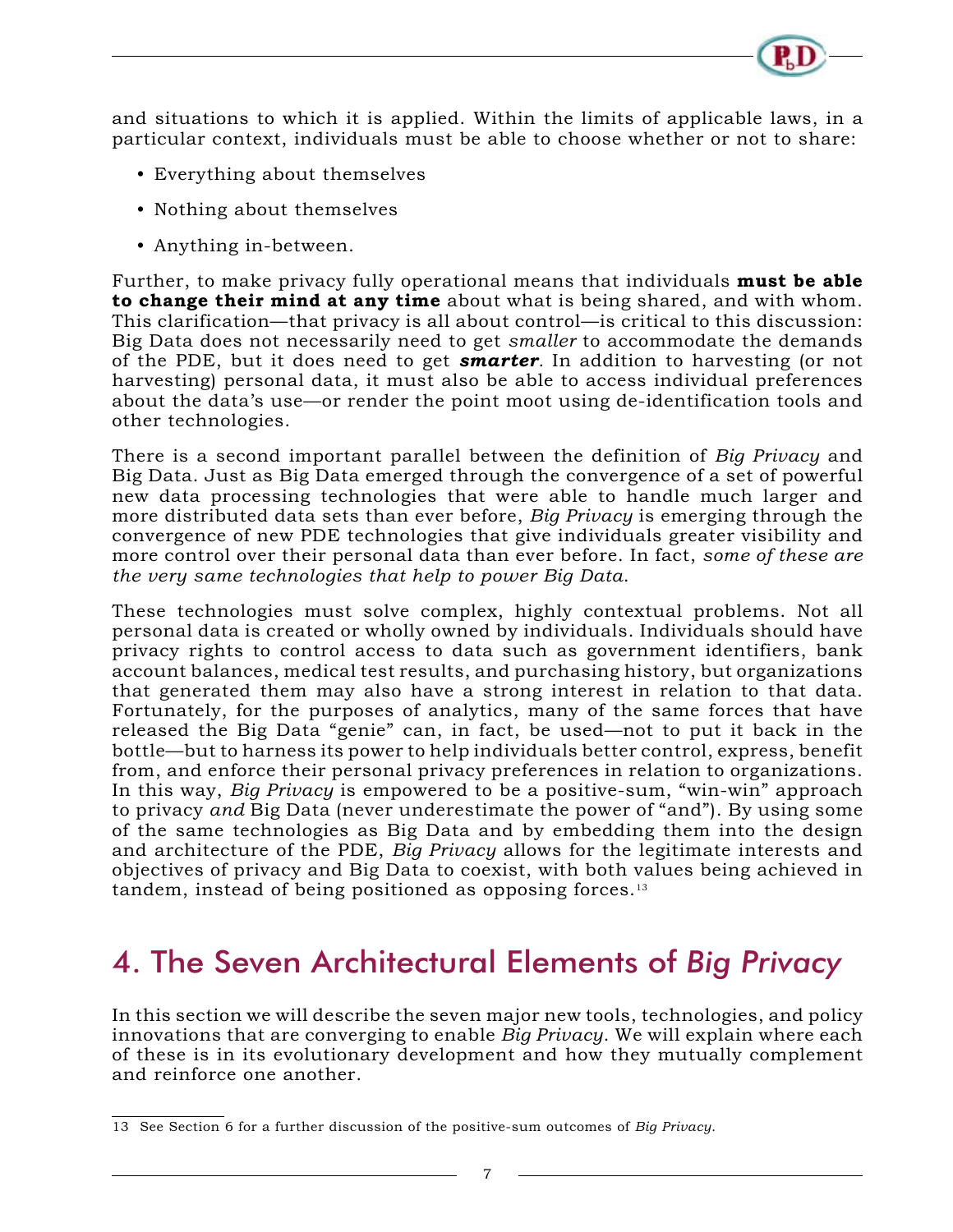

### *1. Personal Clouds*

In March 2012, Gartner announced that:

*The reign of the personal computer as the sole corporate access device is coming to a close, and by 2014, the personal cloud will replace the personal computer at the center of users' digital lives.14*

The announcement explained that the personal cloud—a virtual compute space in the cloud controlled entirely by an individual and available to all of that person's devices—is becoming as inevitable as the personal computer was in the 1980's. The report goes on to cite five major trends supporting this evolutionary leap. For example:

*The advent of the cloud for servicing individual users opens a whole new level of opportunity. Every user can now have a scalable and nearly infinite set of resources available for whatever they need to do. Users' digital activities are far more self-directed than ever before. Users demand to make their own choices about applications, services and content, selecting from a nearly limitless collection on the Internet. This encourages a culture of self-service that users expect in all aspects of their digital experience. Users can now store their virtual workspace or digital personality online.15*

Gartner is not alone in the industry with this perspective. Doc Searls, founder of ProjectVRM at the Harvard Berkman Center for Internet and Society16 and author of *The Intention Economy: When Customers Take Charge*17 summarizes the inevitability of personal clouds this way:

- 1. **First computers got personal.** This was the PC revolution of the 1980's.
- 2. **Then the Internet got personal.** This was the Web revolution of the  $1990's$ .
- 3. **Then phones got personal.** This was the smartphone revolution of the last decade.
- 4. **Now clouds are getting personal.** And this revolution will happen faster than any of the previous steps because *it's all in the cloud*.

Nowhere is the emergence of personal clouds more relevant than the assertion of personal privacy on the Internet. The reason is that personal clouds are the first tool that gives individuals the ability to communicate as peers with companies, organizations, and governments. During a talk at Privacy/Identity/Innovation 2013, entitled *How Personal Clouds Can Bring about a Sea-Change in Internet Privacy*,18 Respect Network founder Drummond Reed put it this way:

<sup>14</sup> <https://www.gartner.com/newsroom/id/1947315>

<sup>15</sup> Ibid.

<sup>16</sup> <http://blogs.law.harvard.edu/vrm/>

<sup>17</sup> <http://www.amazon.com/Intention-Economy-When-Customers-Charge/dp/1422158527/>

<sup>18</sup> <http://igniteshow.com/videos/how-personal-clouds-can-bring-about-sea-change-internet-privacy/>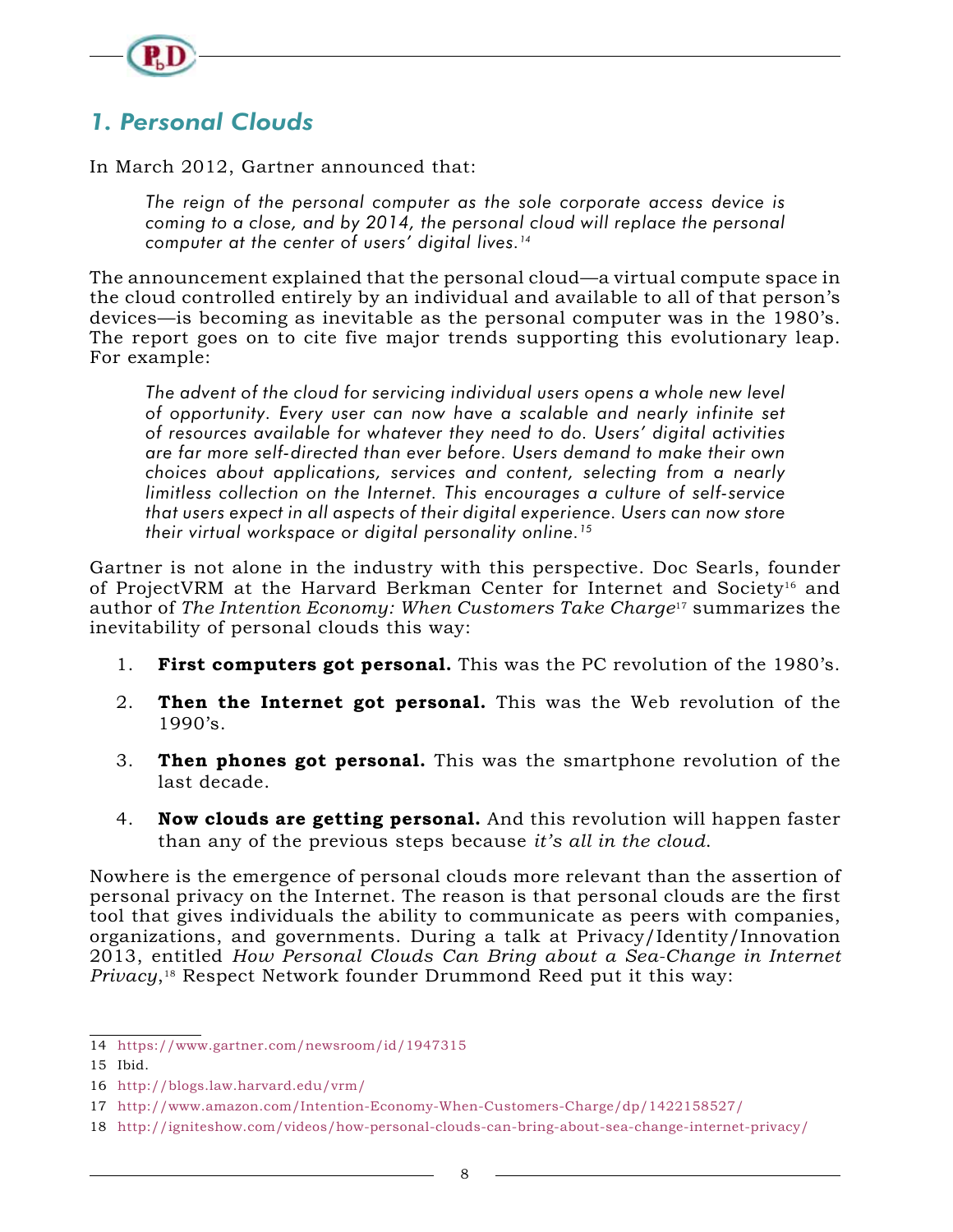*Personal clouds fix the power asymmetry that exists today between individuals and businesses on the Internet. Companies have big iron, Big Data, big*  software, and big staffs. Individuals have none of that. But with personal *clouds, individuals can finally tap the power of the cloud for themselves, and begin to exchange data with companies as a first-class peer.*

Personal cloud technology has itself been evolving rapidly. The earliest forms, called **personal data stores**, **lockers**, or **vaults**, have been on the market for several years now from vendors like Personal.com, Mydex, and OwnYourInfo.19 More recently, larger vendors have been moving into the space, spurred by the success of Dropbox, Google Drive, and Apple's iCloud. And open source alternatives such as OwnCloud, remoteStorage, Cloud OS, and XDI2 are also advancing quickly. So Gartner's prediction that "the personal cloud will replace the personal computer at the center of user's digital lives by 2014" looks very close to the mark.

#### *2. Semantic Data Interchange*

Personal computers were a huge productivity boon when they reached the mass market in the 1980's. However, that paled by comparison to what happened after they became networked in the 1990's. Nowadays, a PC that is not connected to the Internet can no longer do many of the tasks that people perform every day, e.g., email, Web browsing, social networking (to test that, just try turning off the network on your computer for a day). And of course, the very newest personal computer—the smartphone—makes connectivity the very foundation of the platform.

The same will be true of personal clouds. As useful as they are for enabling an individual to easily share data across his/her own devices and applications, the real value will come from being able to share data securely and privately *between* personal clouds—and between personal clouds and business clouds.

However, just as it took a wide-area networking protocol like TCP/IP to enable the Internet, a wide-area email protocol like SMTP to enable global email, and a wide-area hypertext protocol like HTTP to enable the Web, it will take a wide-area data sharing protocol to enable private, secure cloud-to-cloud data sharing. This new type of protocol is called **semantic data interchange** because, rather than exchanging data in low-level binary formats (e.g., TCP/IP), or text-based markup languages (e.g., HMTL or XML over HTTP), it is exchanged in semantic graph formats using the Resource Description Framework (RDF), JavaScript Object Notation Linked Data (JSON-LD), or XRI Data Interchange (XDI) standards.

The first advantage of these semantic graph formats is that they enable a rich variety of data to be much more easily understood and integrated across widely disparate systems—an essential feature for the interoperability of the personal data ecosystem. However, from a privacy perspective, there is a second more important advantage: semantic data interchange can enable **machine-readable descriptions of the privacy preferences and permissions** associated with

<sup>19</sup> For a detailed description of the offering from Personal.com, see A. Cavoukian. (2012). "*Privacy by Design* and the Emerging Personal Data Ecosystem." Retrieved from [http://www.ipc.on.ca/images/Resources/pbd](http://www.ipc.on.ca/images/Resources/pbd-pde.pdf)[pde.pdf](http://www.ipc.on.ca/images/Resources/pbd-pde.pdf).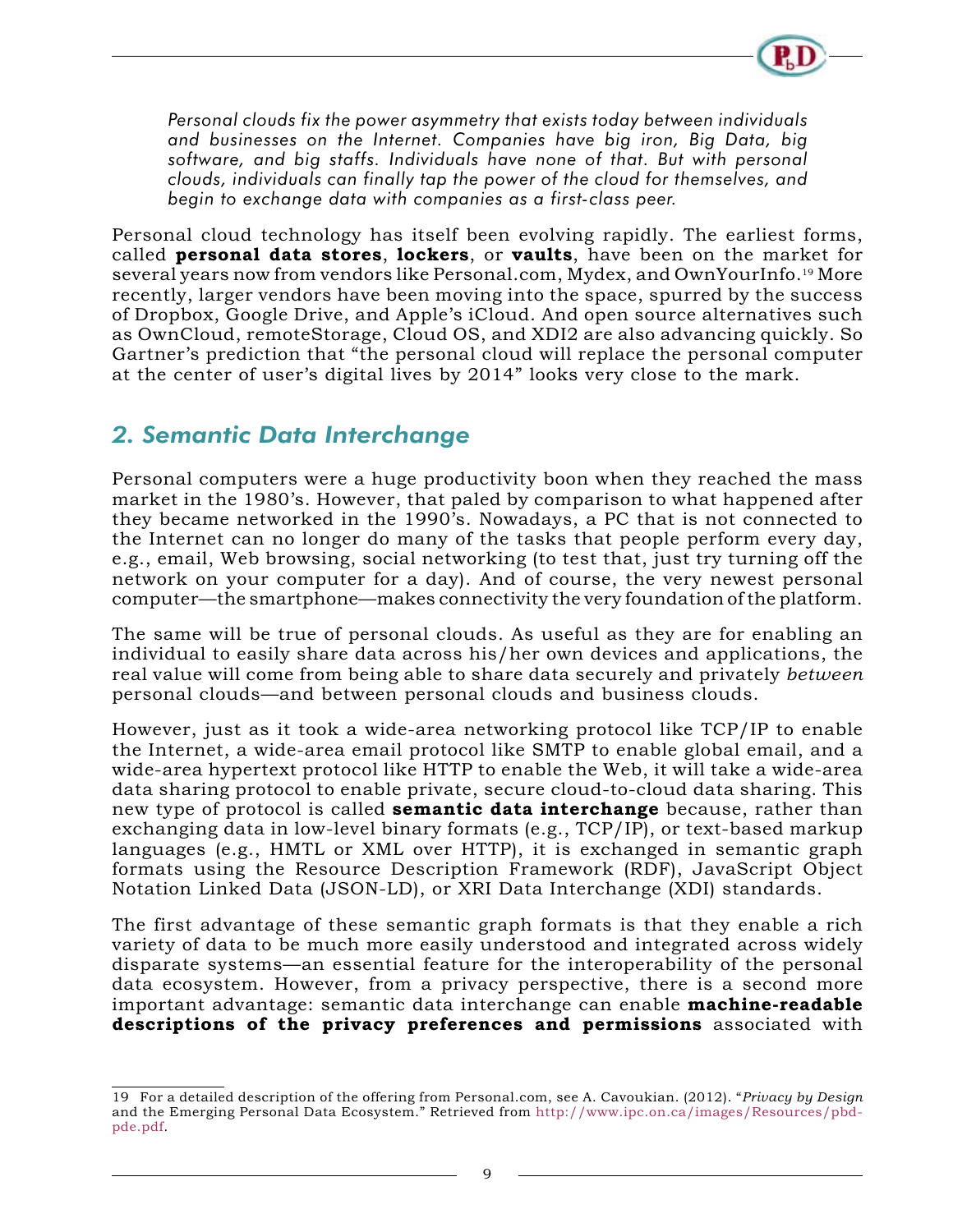

shared data to travel with the data and be enforced by any system that comes in contact with it.

This feature, known as **link contracts** in XDI,<sup>20</sup> is a potential privacy game-changer. For the first time, the parties to a data sharing relationship will have a standard way to share portable, machine-readable policies governing the privacy, security, usage, and reuse of that data. Further, by adding semantic data interchange to personal clouds, we now have a way to create globally-scalable peer-to-peer (P2P) networks where every single individual can exercise a primary benefit of *Big Privacy*: *ongoing, sustainable control* of the personal data he/she has shared with any other personal or business cloud on the network.

While semantic data interchange is a significant step up from past methods of sharing context-free data, by itself it does not provide human-like contextual processing of data. But continuing advances in artificial intelligence, where autonomous agents will be able to contextually process data more like humans, will give rise to the next wave: a combination of mobile and cloud-based autonomous agents that can cooperate to help people make even more relevant and effective data sharing decisions. $21$ 

#### *3. Trust Frameworks*

What personal clouds and semantic data interchange are to the technology layer of the PDE, **trust frameworks** are to the legal and policy level. A trust framework is a new mechanism for achieving large-scale trust online that consists of two parts:

- 1. **The "tools"** are the technical standards and protocols that must be implemented by the members of a trust community to achieve on-the-wire interoperability;
- 2. **The "rules"** are the business, legal, or operational policies that must be followed in order to achieve the level(s) of security, privacy, and other trust assurances that the participants in the trust framework desire.

The trust framework itself is an online document that publishes the tools and rules together with an assessment and enforcement infrastructure that operationalizes them. In most cases the document serves as a new type of contract that legally binds the members of the trust community to the policies. In this fashion, a trust framework operates on a much higher level than site-specific privacy policies or Terms of Service (TOS).

Trust frameworks have only become established as major new tools for online trust after the formation of the Open Identity Exchange (OIX), the first international non-profit organization for the development of digital trust frameworks, in January

<sup>20</sup> <https://wiki.oasis-open.org/xdi/LinkContractPattern>

<sup>21</sup> See G. Tomko, D. Borrett, H. Kwan, G. Steffan. (August 2010). "SmartData: Make the data 'think' for itself." In *Identity in the Information Society*. Volume 3, Issue 2, pp. 343–362. Retrieved from [http://link.springer.](http://link.springer.com/article/10.1007%2Fs12394-010-0047-x) [com/article/10.1007%2Fs12394-010-0047-x](http://link.springer.com/article/10.1007%2Fs12394-010-0047-x); I. Harvey, A. Cavoukian, G. Tomko, D. Borrett, H. Kwan, D. Hatzinakos (eds.). (2013). *SmartData: Privacy Meets Evolutionary Robotics*. Springer.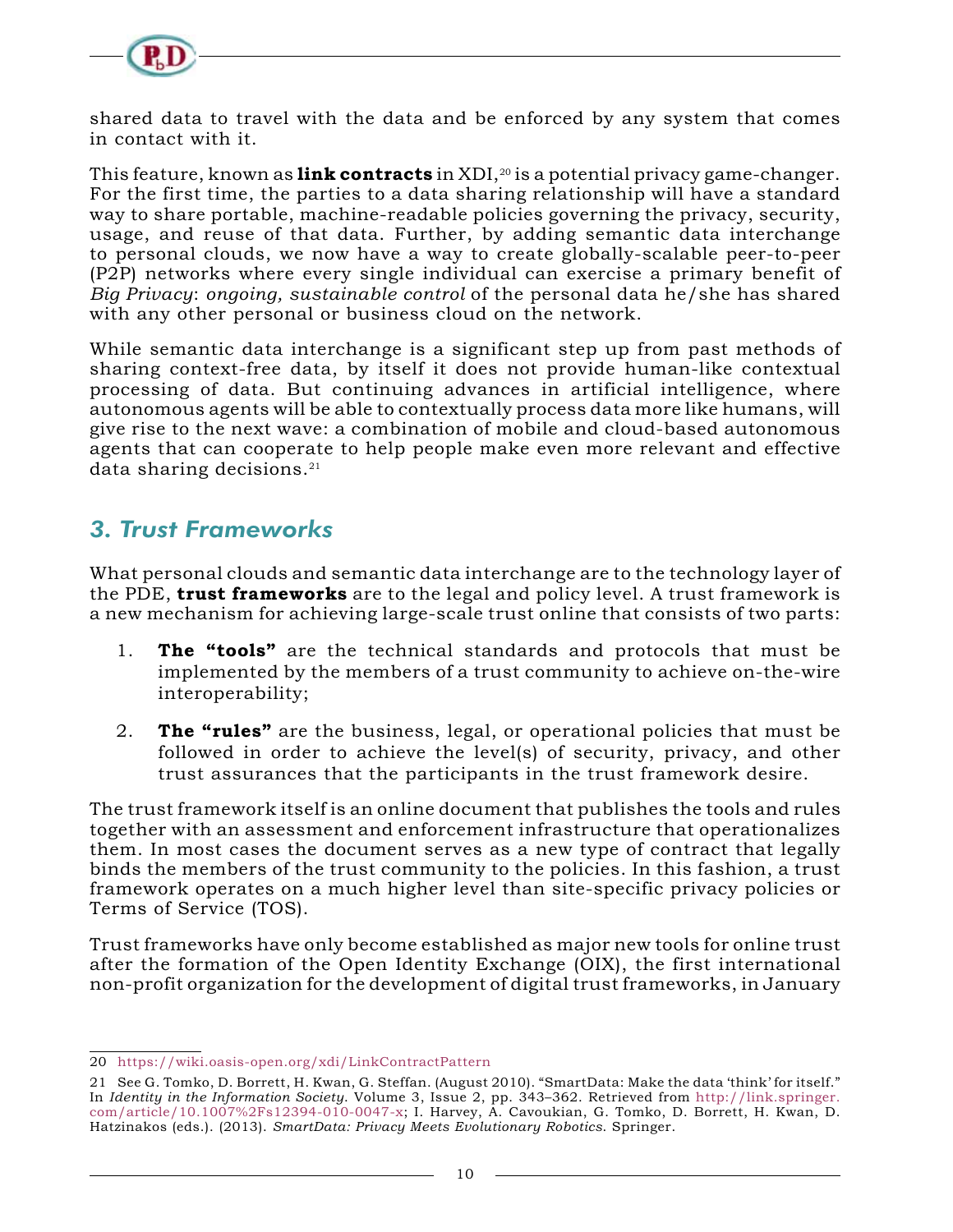

2010.22 Other industry and academic efforts in this area include the Kantara Initiative<sup>23</sup> and the InCommon Federation.<sup>24</sup> The following chart summarizes the progress of new trust frameworks over the past three years.

| <b>Type</b>              | <b>Trust Framework</b>            | <b>Home</b> | <b>Status</b> |
|--------------------------|-----------------------------------|-------------|---------------|
| Government-<br>Initiated | <b>U.S. FICAM</b>                 | <b>OIX</b>  | Live (2010)   |
|                          | U.K. Identity Assurance           | <b>OIX</b>  | In progress   |
|                          | <b>U.S. NSTIC</b>                 | OIX         | In progress   |
| Industry-<br>Initiated   | <b>Kantara Identity Assurance</b> | Kantara     | Live (2010)   |
|                          | <b>Telecom Data Verification</b>  | OIX         | In progress   |
| <b>User-Centric</b>      | <b>Respect Trust Framework</b>    | OIX         | Live (2011)   |
|                          | <b>Mydex Trust Framework</b>      | OIX         | In progress   |

While all trust frameworks are welcome additions to the Internet trust landscape, from the perspective of the PDE, the most important ones are **user-centric trust frameworks**. Examples include the Mydex Trust Framework<sup>25</sup> and the Respect Trust Framework (discussed in greater detail in the next section). Both are designed expressly to enable the users of personal clouds to share data with each other, businesses, government agencies, and other relying parties with strong assurance that its security and privacy will be respected.

There is particularly strong synergy between personal clouds, semantic data interchange, and user-centric trust frameworks because personal data shared using controls such as XDI link contracts can bind the shared data to the policies of the trust framework. This means that users in the PDE will rarely need to be concerned about the privacy or security policies of a specific site because they can place their confidence in the trust framework(s) the site has agreed to. This is a perfect example of the *systemic, end-to-end protection* that is a hallmark of *Big Privacy*.

To operationalize a trust framework, the individuals, businesses, communities, and service providers participating in it must establish a trust network for which the trust framework specifies the necessary business, legal, and technical agreements. In theory, a trust network can operate on a purely peer-to-peer fashion with no centrally provided services, or it can be supported by speciallychartered service intermediaries. These intermediaries may provide registration,

<sup>22</sup> <http://www.openidentityexchange.org/>

<sup>23</sup> <http://kantarainitiative.org/>

<sup>24</sup> <http://www.incommonfederation.org/>

<sup>25</sup> <http://openidentityexchange.org/trust-frameworks/mydex-trust-framework>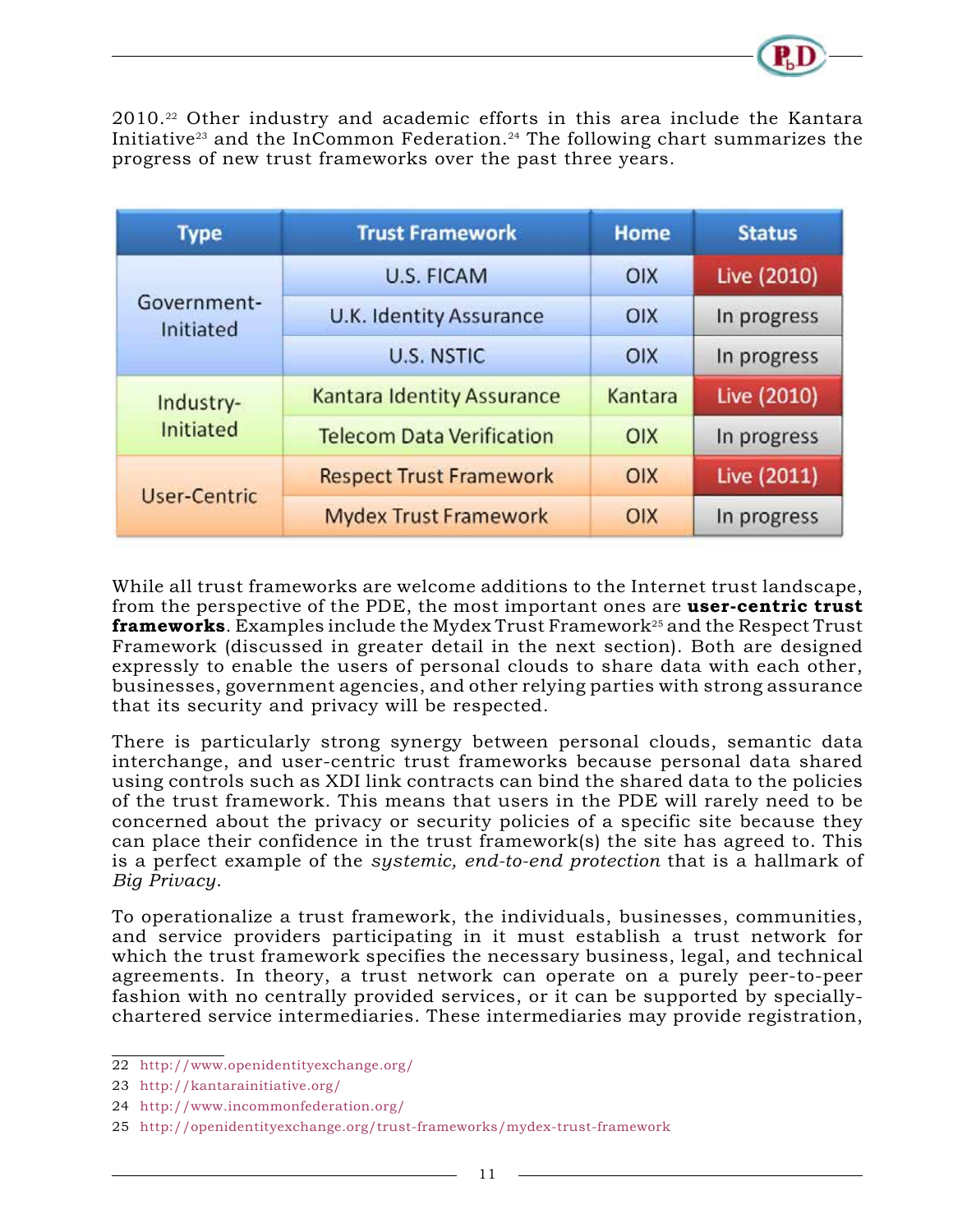

discovery, reputation, billing, and other shared services. They should also have neutrality and privacy genes baked into their organizational DNA, much like the service providers that run today's telephone number or DNS registries.

Looking to the future and development of intelligent agents, the goal will be to embed the "tools" and "rules" of a trust framework within an intelligent agent ("SmartData") which becomes the personal surrogate of the data subject. This is another reason why AI developments must be folded into the PDE.26

#### *4. Identity and Data Portability*

The global banking system as we know it today would never have evolved if it did not give people the freedom to choose their bank and to move their money between banks at any time they wish. The same was *not* true of telephone companies: for many years telephone numbers were not portable. However, with the ascendance of mobile phones, the need for telephone number portability finally could not be repressed. In the United States, Local Number Portability (LNP) was mandated by the FCC in 1996.27

Note that telephone number portability still did not mean data portability. For example, even if you could port your telephone number to another carrier, you could not port other data such as your customer records and usage history. That limitation will simply never work with personal clouds. No individual will entrust storing his/her vital personal data and credentials with a Cloud Service Provider (CSP) who does not guarantee the personal cloud owner the right to move 100 percent of that data to a new CSP—or to self-host it—at any time.

This guarantee must also extend to the identifier(s) used by an individual to authenticate, authorize, and share his/her data. Just as non-portable telephone numbers locked customers into the carrier that issued the number, non-portable identifiers lock customers into other types of data service providers (finance, insurance, health care, education, etc.).

So a core tenet of the personal data ecosystem is that informational selfdetermination can only be achieved if individuals have full portability of *both* their digital identifiers and their personal data. However, this architectural requirement is much more easily stated than implemented, for two reasons:

1. **Portable data requires persistent identifiers.** If personal data is shared using identifiers that may change if an individual changes his/her legal name, domain name, telephone number, email address, or any other type of conventional address, the sharing relationship will break if the identifier changes. So none of the identifiers in wide use today meet the requirements of full lifetime identity and data portability;

<sup>26</sup> See G. Tomko, D. Borrett, H. Kwan, G. Steffan. (August 2010). "SmartData: Make the data 'think' for itself." In *Identity in the Information Society*. Volume 3, Issue 2, pp. 343–362. Retrieved from [http://link.springer.](http://link.springer.com/article/10.1007%2Fs12394-010-0047-x) [com/article/10.1007%2Fs12394-010-0047-x](http://link.springer.com/article/10.1007%2Fs12394-010-0047-x); I. Harvey, A. Cavoukian, G. Tomko, D. Borrett, H. Kwan, D. Hatzinakos (eds.). (2013). *SmartData: Privacy Meets Evolutionary Robotics*. Springer.

<sup>27</sup> [http://en.wikipedia.org/wiki/Local\\_number\\_portability#History](http://en.wikipedia.org/wiki/Local_number_portability#History)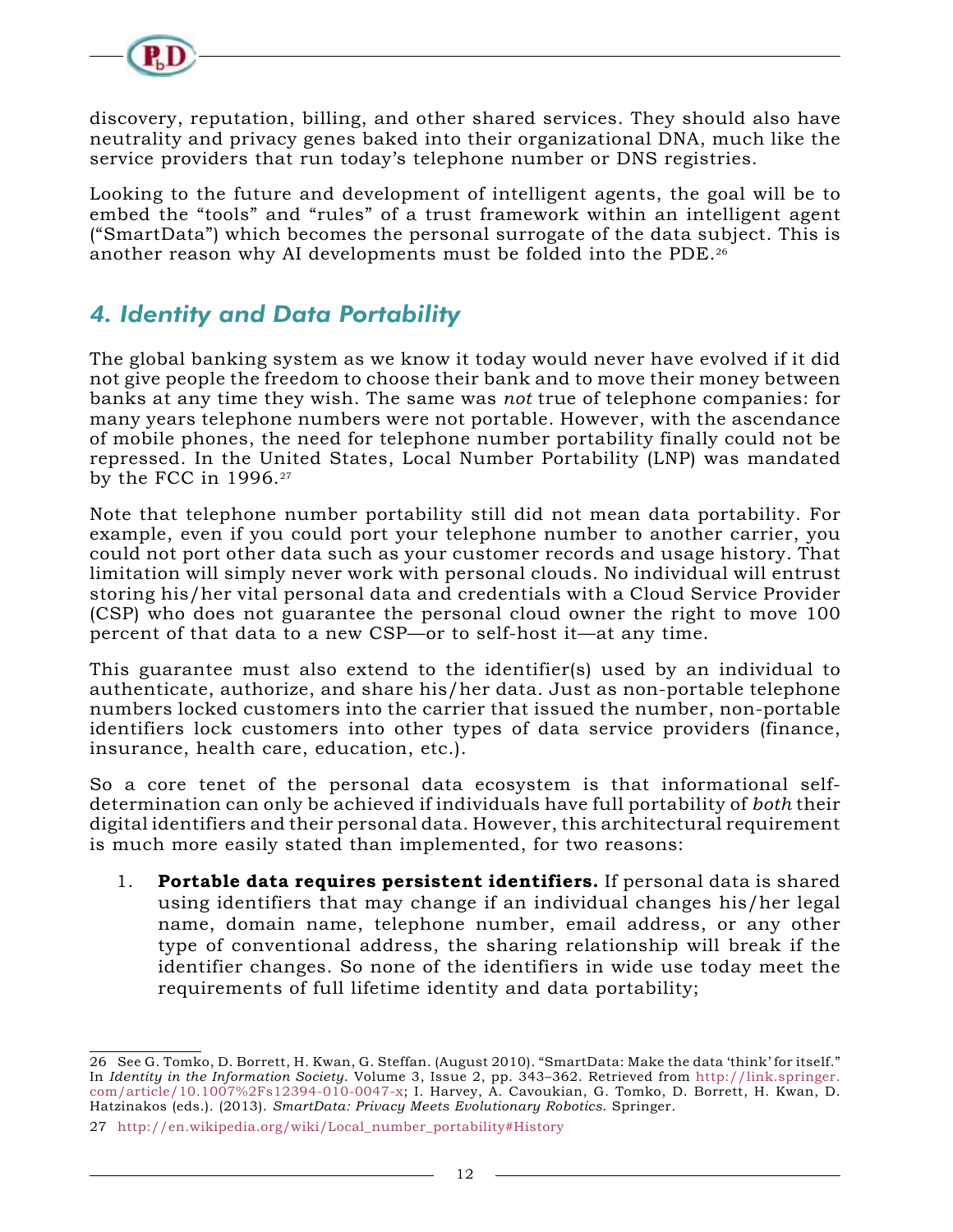

2. **Portable data requires shared semantics.** Just as banks can only interoperate by recognizing the same currencies, personal and business cloud providers can only interoperate by recognizing the same data semantics.28 In other words, if you choose to move your personal cloud from one CSP to another, 100 percent of the data, credentials, and relationships in your personal cloud need to keep right on working. This means that data portability relies heavily on semantic data interchange—the two are inseparable.

#### *5. Data-By-Reference (or Subscription)*

Today, an organization that needs personal data to do business has no choice but to store a copy of that data if it requires repeated access—whether for ongoing use, customer service, personalization, marketing, legal and regulatory compliance, or Big Data analytics. There is simply no feasible alternative, despite the long list of drawbacks to personal data storage:

- **• The cost** of building, operating, and maintaining the various databases;
- **• The need to refresh the data** because it is constantly growing stale;
- **• The regulatory requirements** of protecting the privacy of the stored data; and
- **• The potential liability** of costly data breaches.

For these organizations, the PDE represents the first real alternative to personal data storage: *accessing the authoritative record of the data directly from the customer's personal cloud*. With the speed of modern Internet and database technologies, the "smarts" of semantic data interchange protocols (and future artificial agents sufficiently intelligent to serve as a contextual gatekeeper for one's personal data), the protection of user-centric trust frameworks, and the continuous access enabled by data portability, it will soon be entirely feasible for organizations to store a reference to the data and access it in a customer's personal cloud only when needed.

This approach is a *Privacy by Design,* win-win strategy for both individuals and organizations:

- 1. **Organizations save money** by reducing data storage and maintenance costs;
- 2. **The data is always fresh** because the organization is accessing the customer's "golden" copy;
- 3. **User control is dramatically increased** because the user can adjust or revoke data access rights directly at his/her personal cloud;

<sup>28</sup> This includes the ability to map and do just-in-time translations between the data semantics used across different companies, markets, domains, and applications, since we will never have a single universal language for all data (any more than we have a single universal language for all people).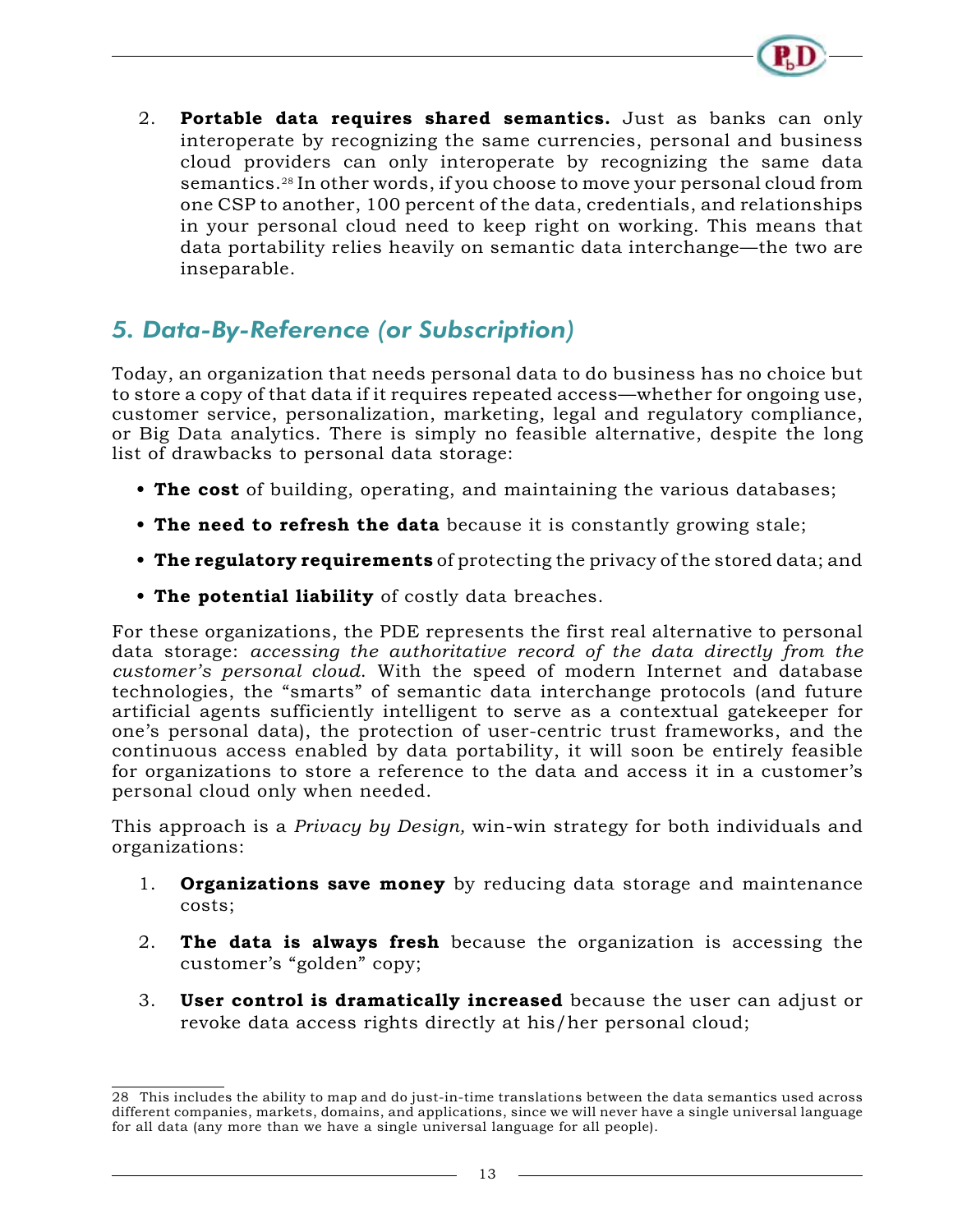

- 5. **The lifetime value of a customer grows** if the organization is granted an ongoing subscription to the customer's personal cloud; and
- 6. **Customers will accrue benefits**, monetary or otherwise, by granting a subscription to the organization.

As attractive as it is in the near term, data-by-reference is not always possible, either because of latency or server availability issues, or because the data is encrypted in the user's personal cloud and can only be unlocked via a private key to which only the user has access (e.g., on a local device such as a smartphone or some other safe place). In this case, a copy of the permissible portion of the personal data the user is willing to share must still be held by the subscribed business cloud (and strongly protected). However, as intelligent cloud-based gate keepers (i.e., the managers of smart data) are developed in the future, it may be imperative to minimize latency and availability issues with the protective cryptography for some use cases. This may mean the agents are trusted to hold the user's private key, or that a user's self-hosted personal cloud shares temporary keys to delegate separate temporary and limited cryptographic control with one or more agents.

However, even in the data-by-subscription scenario there are significant privacy and trust advantages:

- 1. **Organizations can be notified** of personal data changes in real time or near-real time.
- 2. **Updates can be delivered** using message-level encryption for high security.
- 3. **Link contracts can govern** the continued privacy and security safeguards that must be observed by the subscriber.
- 4. **The user can continue to exert direct control** and benefit from his/her personal cloud by the continuing subscription.

Data-by-reference and data-by-subscription are also bidirectional when organizations are the authoritative sources for some types of personal data such as government licenses, medical test results, bank account balances, and reputation or credit scores. The individual may not have direct write access to all of this data, but in many contexts has rights to control how it is accessed or used. Semantic data interchange supports the definition and management of references, rights, and subscriptions.

#### *6. Accountable Pseudonyms*

The ability of an individual to control the sharing of his/her personal data is inextricably bound with the ability of an individual to control the identifier(s) he/ she shares in a particular context. Identity is as contextual as privacy; limiting a person's ability to choose a contextual identity inherently limits the privacy that person may enjoy, in that context.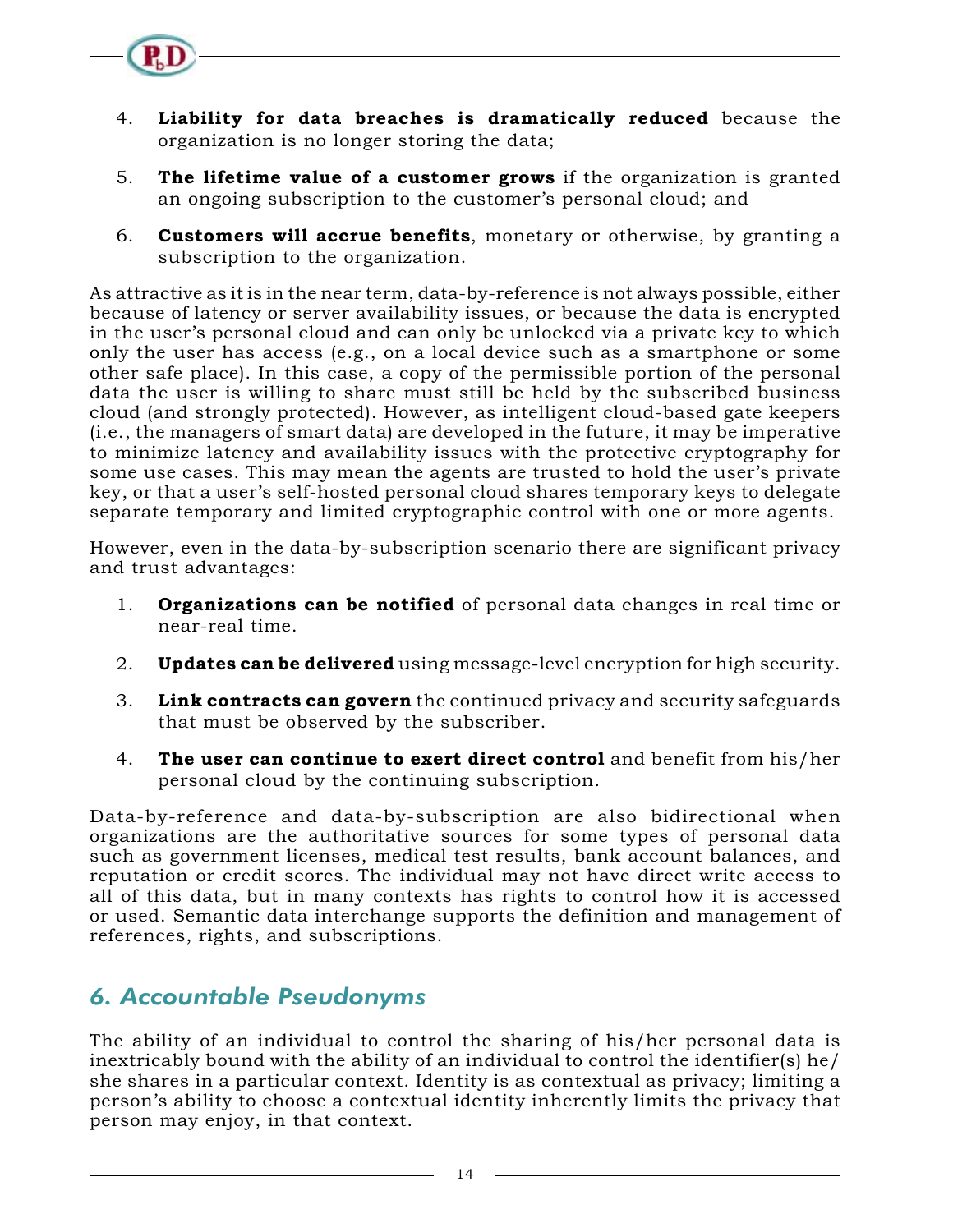

Therefore another key tenet of the PDE is that, within the limits of applicable laws, organizations should offer individuals the choice to use a pseudonym instead of a verinym (an identifier associated with an individual's public identity). The privacy benefits of pseudonyms are widely extolled; one need look no further than the legal foundation of democratic nations, where voting is required to be pseudonymous in order to protect the privacy of each voter.

However, supporting pseudonymity does not mean abandoning accountability. For example, most democratic voting systems permit the pseudonymity of a voter to be "pierced" by court order to investigate voter fraud or other election irregularities. This is *Privacy by Design* at work: the voting system architecture requires that:

- 1. Before the vote is accepted, the voter must register an association between the pseudonymous vote and the voter's verinymous legal identity;
- 2. At the same time, this association must remain hidden until there is a legal order to reveal it for an investigation—and even then, it is revealed only to the investigating parties.

This same principle can be applied to identification in the PDE. For example:

- **• Personal cloud service providers** can offer users the ability to register pseudonyms that are not publicly associated with the user's public identity, but which allow the association to be discovered under a court order or other process defined in the applicable trust framework;
- **• User-centric trust frameworks** can also specify the de-identification requirements that must apply when accepting pseudonyms together with the re-identification requirements necessary to hold the user accountable if he/she violates the rules of the trust framework (or other legal obligations);
- **• User experience designers** can make pseudonyms the default for certain contexts or permit users to select usage of a pseudonym with as little as one click—while also educating users about accountability mechanisms; and
- **• Reputation systems** can be designed to aggregate reputational feedback represented by multiple pseudonyms to a single individual, while keeping this aggregation private within the reputation system until there is valid legal reason to expose it.

Like data portability, persistent accountable pseudonyms are closely tied with semantic data interchange—in fact they have specific representations in semantic graph models. This makes it possible to design pseudonyms directly into the architecture and trust frameworks for online trust networks—a perfect example of the type of systemic protection *Big Privacy* is designed to provide. By baking support for accountable pseudonymity into the fabric of the PDE, we maximize the value of pseudonymity to all who need it—including the operators of Big Data repositories for whom it may be particularly valuable.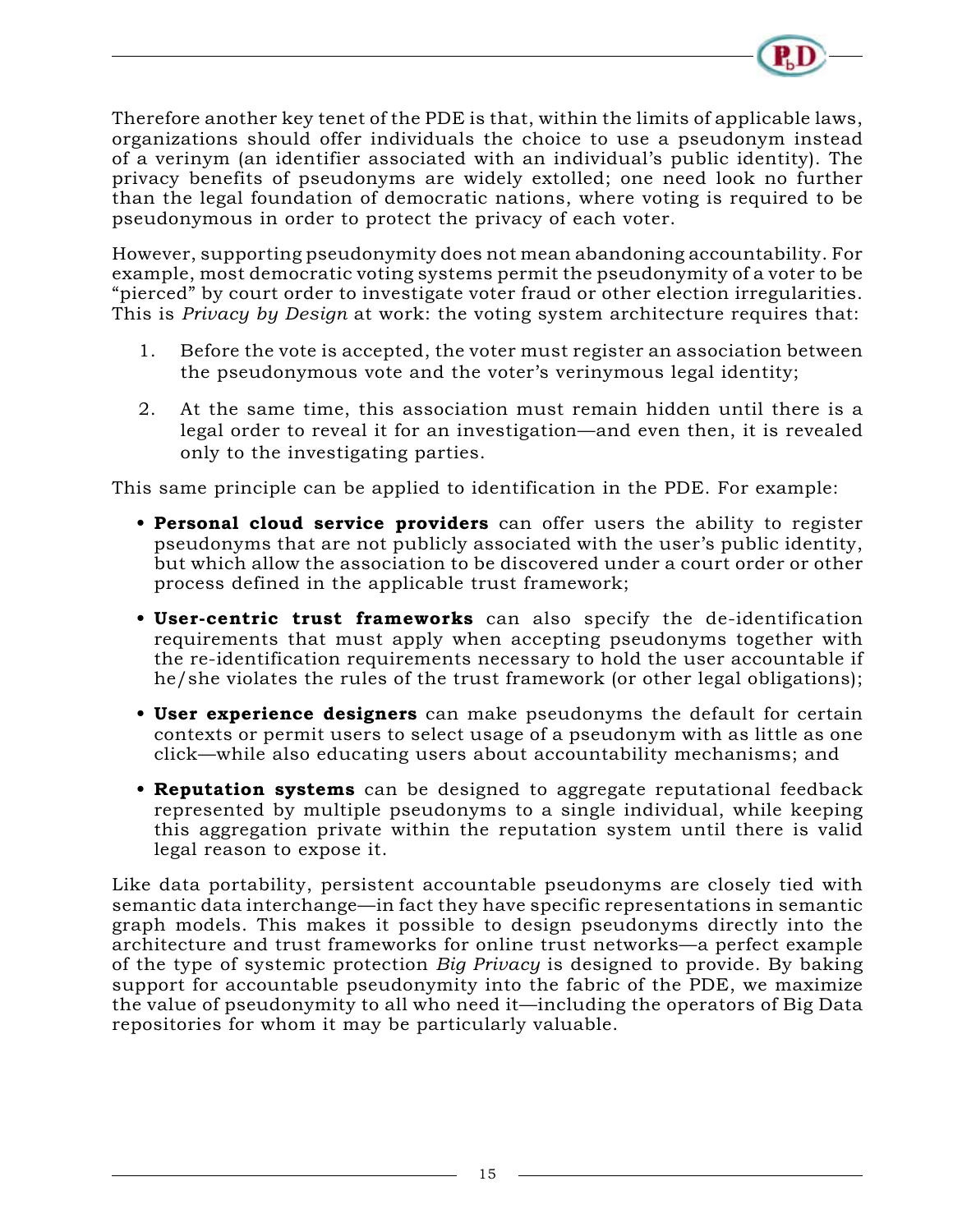

#### *7. Contractual Data Anonymization*

While accountable pseudonyms give individuals an extra degree of privacy when sharing data, there are other contexts in which the sharing needs to be completely anonymous, i.e., unlinkable to an individual's true identity (or as close to that as technically possible).

This too is a very hard problem—equal to that of pseudonymity—but on which, thankfully, much progress has been made. Several technologies have been developed for de-identification of data sets that can make re-identification extremely difficult, if not impossible, while ensuring that the level of data quality is appropriate for the secondary purpose at issue. For example, in the health sector, Dr. Khaled El Emam, Canada Research Chair in Electronic Health Information at the University of Ottawa, has developed a framework for de-identifying personal health information in a manner that simultaneously minimizes both the risk of re-identification and the degree of distortion to the original database.<sup>29</sup>

In the context of Big Data, the issue with these technologies is not their effectiveness, but the control that individuals have over them. Today, that control is effectively zero—de-identification is performed entirely on the side of organizations or data brokers using the personal data. So it is little wonder that users have growing concerns about whether their personal data has been properly de-identified for usage in Big Data sets and whether re-identification may occur at any time (especially without the user's consent).

The PDE offers two new tools to enable users to wield the power of de-identification technologies:

- 1. **User-side de-identification.** Personal clouds truly bring "the power of the cloud" to individuals, and there is no better example than applying de-identification to data stored in or accessed through a personal cloud *before* it is shared with a third party. For example, if a user's personal cloud can access his/her Electronic Medical Records (EMRs), the user could instruct his/her personal cloud to de-identify this data according to an agreed-upon standard, prior to sharing it for a population health study;
- 2. **Contractual data anonymization.** Whether or not user-side deidentification is applied, if a user shares data using a semantic data interchange contract, the contract can require de-identification, conforming to certain standards or policies. *This machine-readable contract can now travel with the de-identified data*, so that all parties processing it downstream, including Big Data analytics providers, may continue to uphold the de-identification requirements.

<sup>29</sup> See A. Cavoukian, K. El Emam. (2010). "A Positive-Sum Paradigm in Action in the Health Sector." Retrieved from [http://www.ipc.on.ca/images/Resources/positive-sum-khalid.pdf;](http://www.ipc.on.ca/images/Resources/positive-sum-khalid.pdf) K. El Emam, F. Dankar, R. Issa, E. Jonker, D. Amyot, E. Cogo, J-P. Corriveau, M. Walker, S. Chowdhury, R. Vaillancourt, T. Roffey, J. Bottomley. (2009). "A Globally Optimal k-Anonymity Method for the De-identification of Health Data," in *Journal of the American Medical Informatics Association*, 16(5): 670–682. Retrieved from [http://jamia.bmj.](http://jamia.bmj.com/content/16/5/670) [com/content/16/5/670.](http://jamia.bmj.com/content/16/5/670)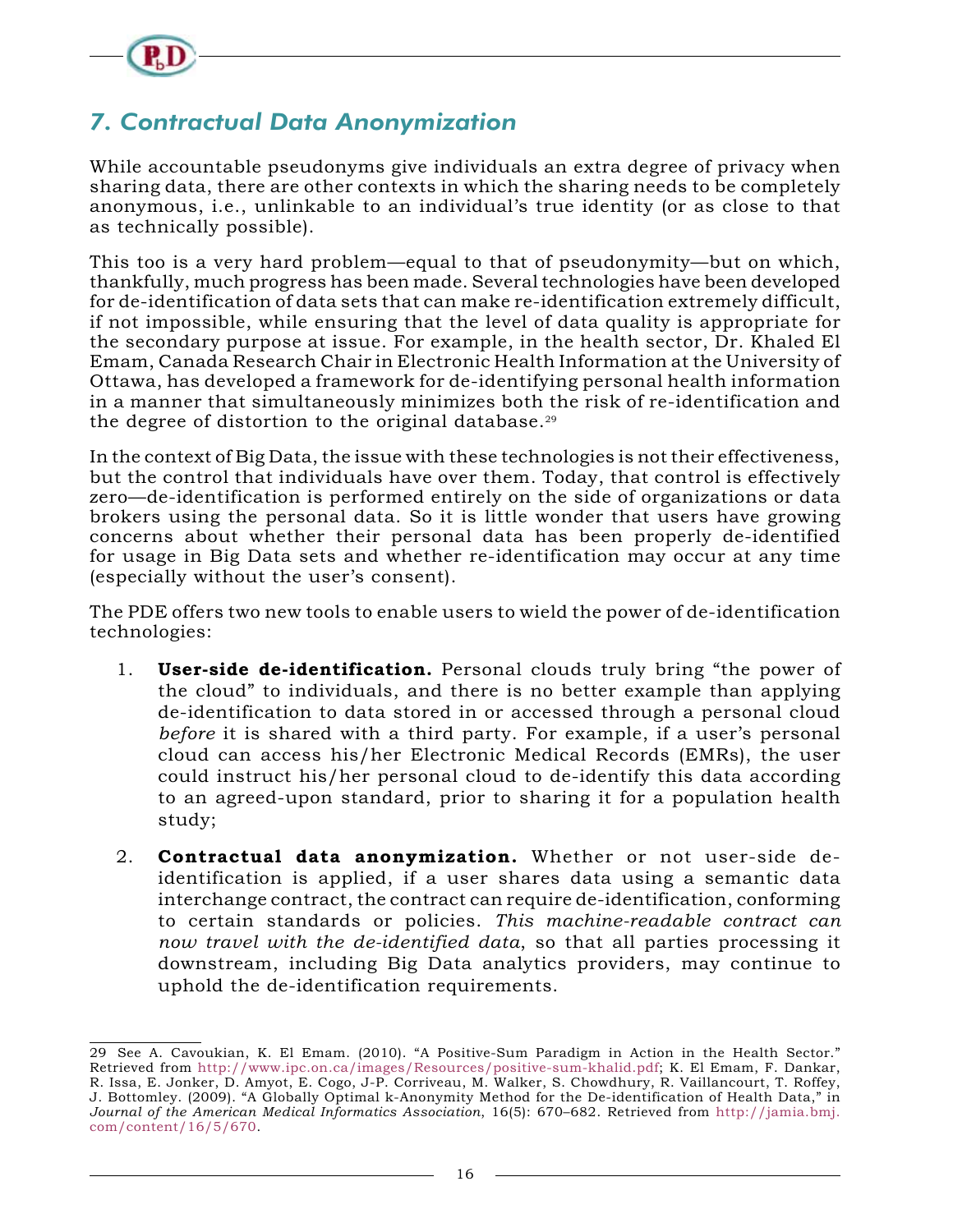

<span id="page-19-0"></span>In terms of the "tools and rules" of user-centric trust frameworks, contractual data anonymization is a privacy-respecting *tool* that can be matched with a policy *rule* requiring trust framework participants to conform to the user's selected deidentification policy throughout the life cycle of the data (whether for a Big Data life cycle or any other usage). This is a textbook example of how users can exert the radical personal control that is the very hallmark of *Big Privacy*.

## 5. Exemplar: Respect Network™ and the OASIS XDI Protocol

The seven architectural elements of *Big Privacy* are currently being implemented by many different contributors to the PDE. In this section we will focus on one specific example: how Respect Network is using the OASIS XDI protocol to build a global private data sharing network that incorporates all seven elements.

#### *1. The Respect Network*

The Respect Network is an alliance of 33 companies and organizations<sup>30</sup> working together to build the world's first personal cloud network.<sup>31</sup> Representative of all segments of the PDE, the Founding Partners of the Respect Network currently fall into eight categories:

- 1. Commercial Partners
- 2. Ecosystem Partners
- 3. Cloud Service Provider (CSP) Partners
- 4. Development Partners
- 5. Verification Partners
- 6. Integration Partners
- 7. Non-profit Partners
- 8. Consulting Partners

At the European Identity Conference in May 2011, the Founding Partners announced their collaboration to create a globally-scalable, peer-to-peer (P2P) network of personal and business clouds. Any two clouds on the Respect Network may form connections and securely share data and messages using the open standard OASIS XDI semantic data interchange protocol (see the next element).<sup>32</sup>

<sup>30</sup> <http://respectnetwork.com/founding-partners/>New Founding Partners continue to join each month.

<sup>31</sup> <http://respectnetwork.com/what-is-respect-network/>

<sup>32</sup> <http://www.oasis-open.org/committees/xdi/>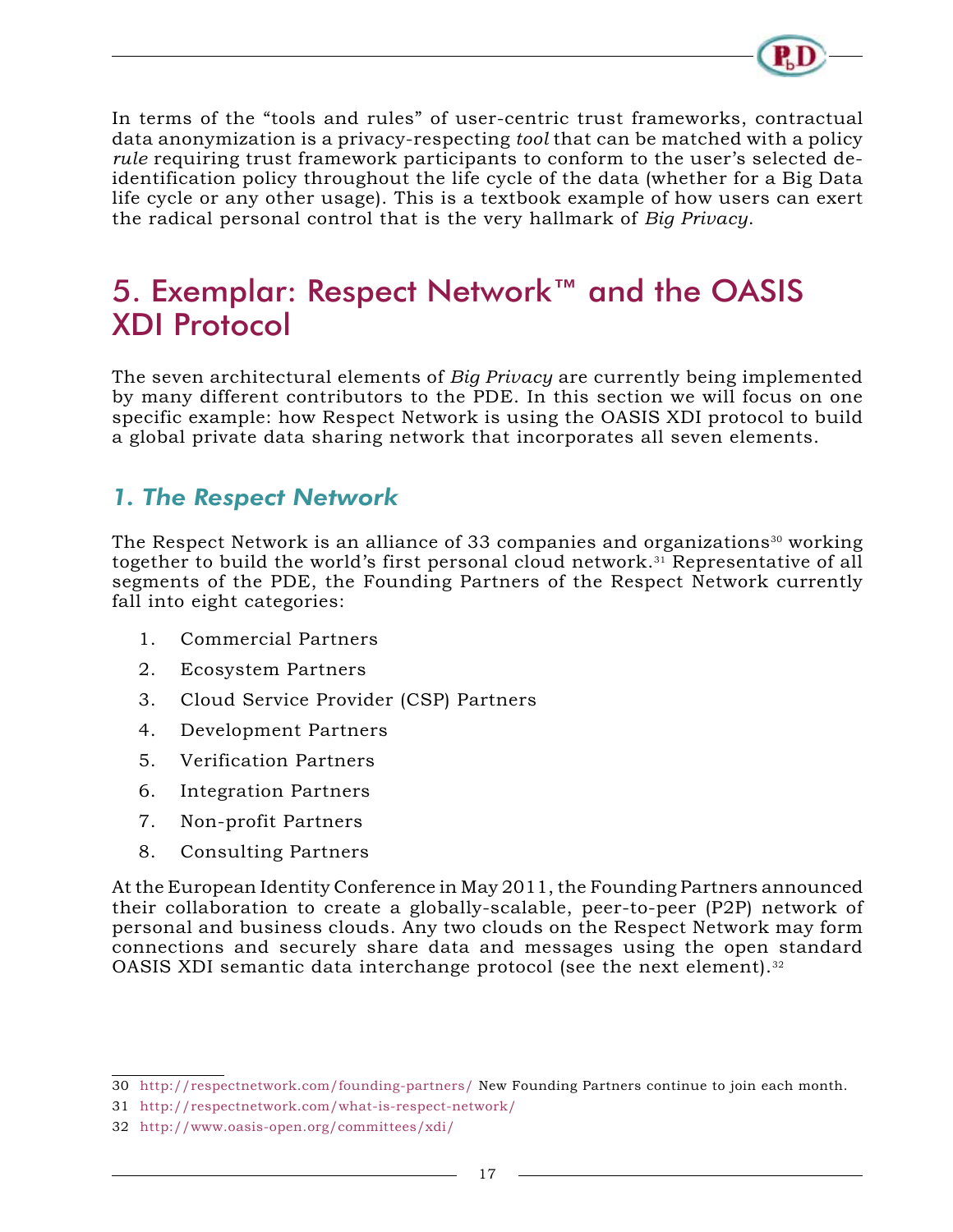

In many ways the Respect Network resembles the global email network, where: a) all inboxes have an email address, b) every network endpoint is discoverable via the Domain Name System (DNS), and c) email messages may be exchanged directly between any two peers. On the Respect Network: a) all clouds have an XDI address, b) every network endpoint is discoverable via the XDI discovery protocol, and c) XDI messages can be exchanged directly between any two peers. In both cases there is no centralized middleman that has access to all the messages and all the data—in effect, every personal and business cloud is practicing "informational self-determination."

### *2. The OASIS XDI Semantic Data Interchange Protocol*

When the XDI Technical Committee at OASIS (Organization for the Advancement of Structured Information Standards) was formed in 2004, its mission was to define a standard format and protocol for sharing *semantic data*. This means much more than putting data into a structured markup language like XML (Extensible Markup Language)<sup>33</sup> or structured format like JSON (JavaScript Object Notation).<sup>34</sup> It means describing the data using a standard semantic graph model so that machines can "read" the data and make inferences about it.

A simple example is two common forms of identification: business cards and driver's licenses. Data schemas for business cards, such as vCard, have existed

<sup>33</sup> <https://en.wikipedia.org/wiki/XML>

<sup>34</sup> <https://en.wikipedia.org/wiki/JSON>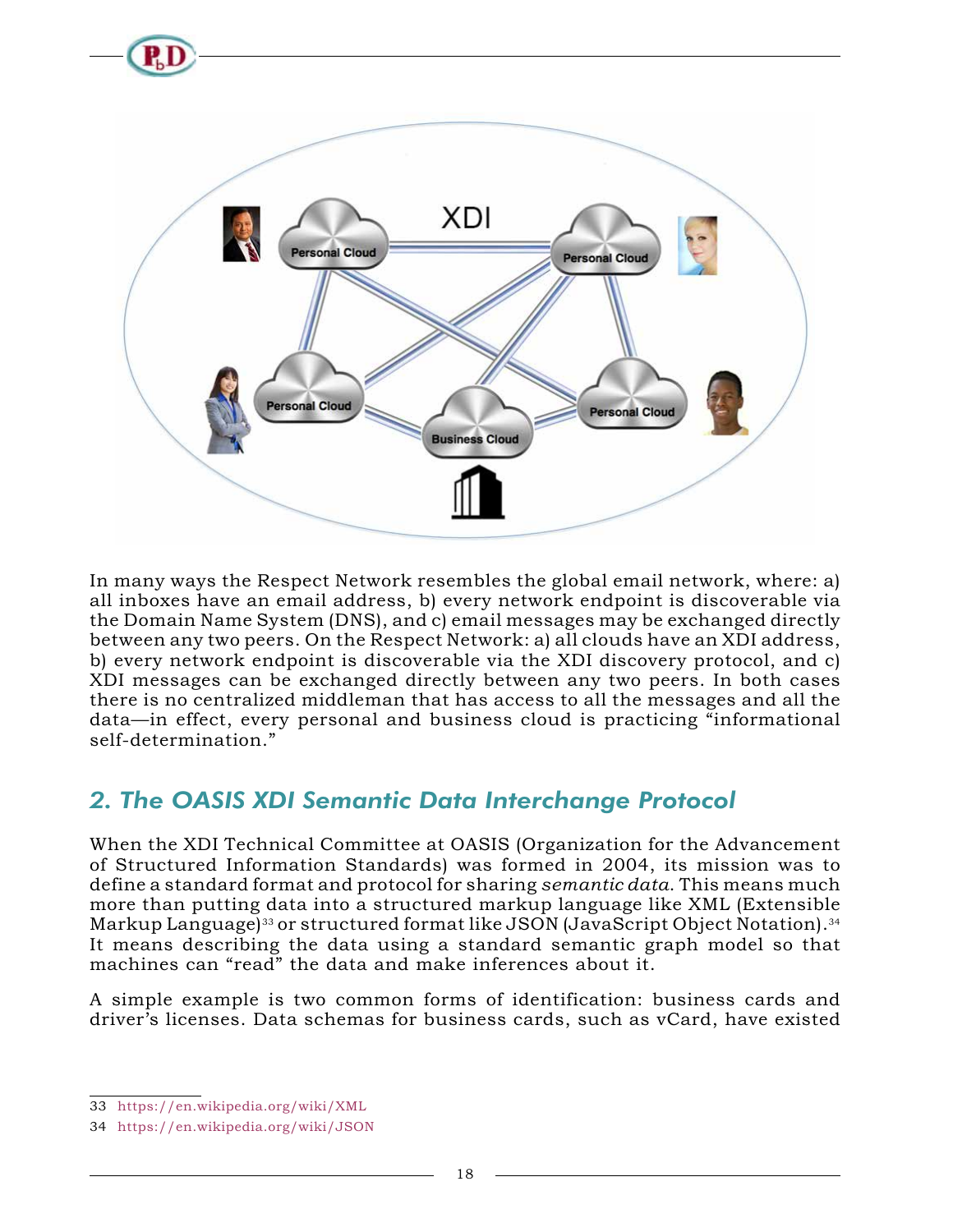

since at least 1995,<sup>35</sup> and for driver's licenses (in the United States) since 2005.<sup>36</sup> However, if a machine is given one vCard and one electronic driver's license and then asked if they describe the same person—a trivial task for a human the machine would find it extremely difficult to do. This is because vCards and electronic driver's licenses use different data schemas.

With semantic data formats, the same semantic statements describing the data ("this is a person's first name," "this is a person's last name," "this is a person's date of birth") may be shared across many different data schemas (business cards, driver's licenses, insurance records, electronic medical records)—*even if they are in different human languages*. So if a machine is asked whether a semantic electronic business card and a semantic electronic driver's license describe the same person, it can answer almost as accurately as a human.

The goal of the XDI Technical Committee is not just a semantic data *format*, but a semantic data *protocol* that enables machines to literally "talk" to each other in a common language, i.e., to be able to ask and answer questions about data, just as people do. For example:

**Machine 1:** "Do you know the age of this person?"

**Machine 2:** "Yes, but I cannot give you the exact date."

**Machine 1:** "Is she old enough to drive in Michigan?"

**Machine 2:** "Yes."

From a privacy perspective, the most powerful feature of XDI as a semantic data interchange protocol is that it can use semantic statements to describe *the rights and permissions that apply to a specific set of data in a specific context*. The result is a revolutionary new approach to data control called a **link contract**. An XDI link contract functions just like a real-world contract except that is readable by a machine and can include policy expression statements that are enforceable by machines. So once an individual approves a link contract granting a set of permissions to his/her personal data (e.g., to read it, modify it, copy it, move it, reshare it, delete it), that individual's personal cloud can then automatically enforce those permissions.

Most importantly, since the link contract itself is written in XDI, *these permissions can travel with the data*. This means that any other system that requires a copy of the data can also have a machine-readable copy of the link contract that covers it. So we can finally start using the growing intelligence of our machines and networks to enhance our privacy instead of leading to its erosion.

In the future, this methodology can extend even further. Using a technology referred to as "SmartData,"37 an intelligent agent will empower personal data by wrapping it in a "cloak of intelligence" such that it now becomes an individual's

<sup>35</sup> <https://en.wikipedia.org/wiki/VCard>

<sup>36</sup> [https://en.wikipedia.org/wiki/REAL\\_ID\\_Act](https://en.wikipedia.org/wiki/REAL_ID_Act)

<sup>37</sup> See G. Tomko, D. Borrett, H. Kwan, G. Steffan. (August 2010). "SmartData: Make the data 'think' for itself." In *Identity in the Information Society*. Volume 3, Issue 2, pp. 343–362. Retrieved from [http://link.springer.](http://link.springer.com/article/10.1007%2Fs12394-010-0047-x) [com/article/10.1007%2Fs12394-010-0047-x;](http://link.springer.com/article/10.1007%2Fs12394-010-0047-x) I. Harvey, A. Cavoukian, G. Tomko, D. Borrett, H. Kwan, D. Hatzinakos (eds.). (2013). *SmartData: Privacy Meets Evolutionary Robotics*. Springer.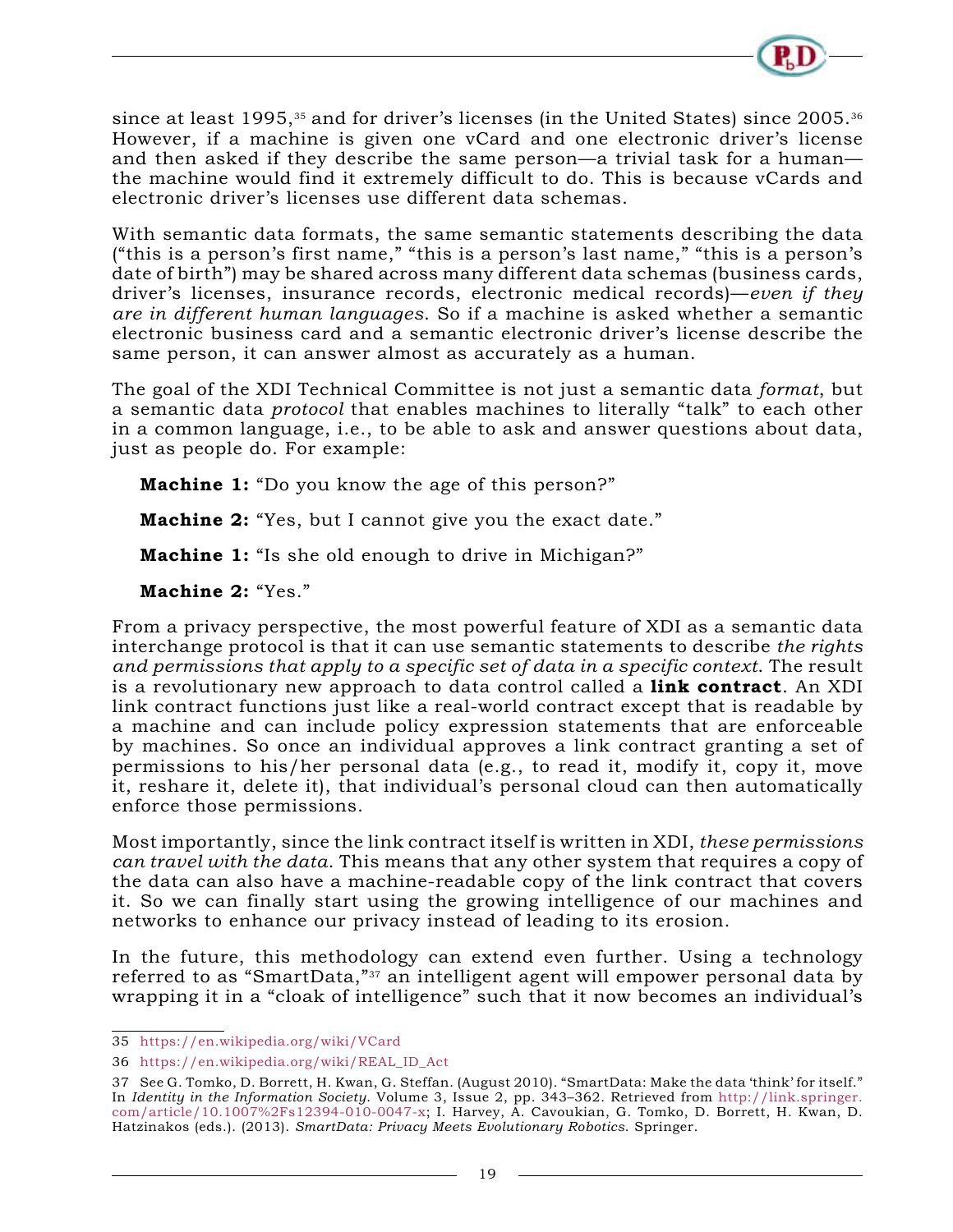

virtual proxy in cyberspace, controlling the release of his/her data in accordance with the user's preferences. As a result, personal data can be stored and shared as a constituent of the binary string specifying the intelligent agent. Such an agent would proactively build in privacy and security right from the outset, so that nothing is treated as an afterthought. It would embody a foundation of control and trust within the technology itself as the first line of defense, incorporating the principles of purpose specification, personal consent, security, and use limitation.

#### *3. The Respect Trust Framework*

The inspiration for the Respect Network was the idea of creating a trust framework "of the people, by the people, for the people," i.e., where the tools and rules are designed from the outset to uphold the 7th principle of *Privacy by Design*: **Respect for Users—Keep It User-Centric**.

To do this, Respect Network legal architect Scott David worked with the Respect Network founders to condense Fair Information Practice Principles (FIPPs) from around the world into five core principles, called the **Respect Principles**. These are the rules to which all members of the network (both individuals and businesses) must agree. The five principles are presented in their entirety below:

| <b>Principle</b> | <b>Synopsis</b>                                                | Wording                                                                                                                                                                                                                                                                                 |
|------------------|----------------------------------------------------------------|-----------------------------------------------------------------------------------------------------------------------------------------------------------------------------------------------------------------------------------------------------------------------------------------|
| 1. Promise       | We will respect<br>each other's digital<br>boundaries          | Every Member promises to respect the right of every<br>other Member to control the identity and personal data<br>they share within the network and the communications<br>they receive within the network.                                                                               |
| 2. Permission    | We will negotiate<br>with each other in<br>good faith          | As part of this promise, every Member agrees that all<br>sharing of identity and personal data and sending of<br>communications will be by permission, and to be honest<br>and direct about the purpose(s) for which permission<br>is sought.                                           |
| 3. Protection    | We will protect the<br>identity and data<br>entrusted to us    | As part of this promise, every Member agrees to provide<br>reasonable protection for the privacy and security of<br>identity and personal data shared with that Member.                                                                                                                 |
| 4. Portability   | We will support other<br>Members' freedom of<br>movement       | As part of this promise, every Member agrees to ensure<br>the portability of the identity and personal data shared<br>with that Member.                                                                                                                                                 |
| 5. Proof         | We will reasonably<br>cooperate for the<br>good of all Members | As part of this promise, every Member agrees to share<br>the reputation metadata necessary for the health of the<br>network, including feedback about compliance with this<br>trust framework, and to not engage in any practices<br>intended to game or subvert the reputation system. |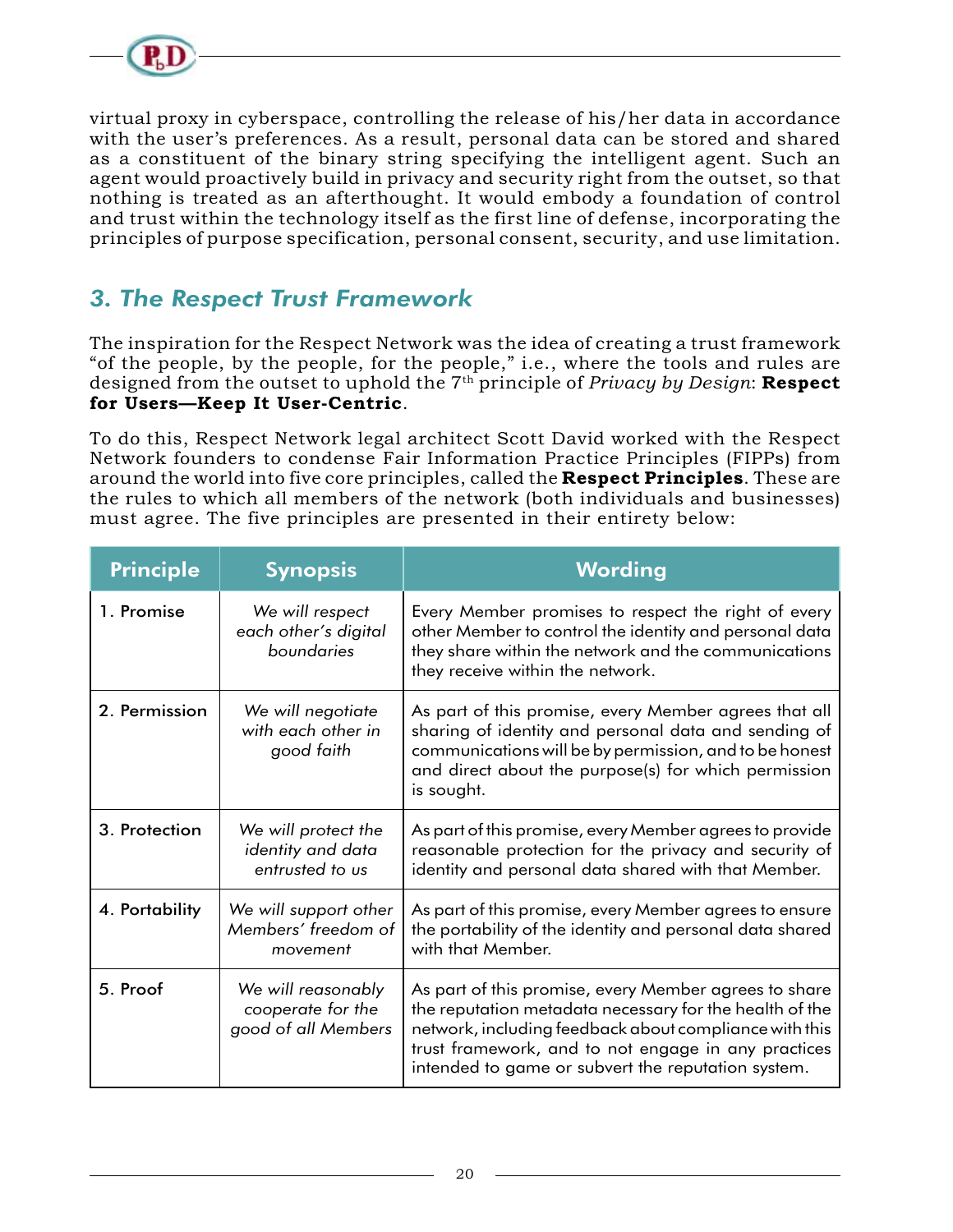

The final principle, **Proof**, is the basis for the other core innovation of the Respect Trust Framework: the entire Respect Network functions as a P2P reputation system, in which every member who has a verified relationship with another member may provide peer reputational feedback. This **Respect Reputation System** creates a strong incentive for all members to uphold the Respect Principles. It was first implemented by the Connect.Me socially-verified reputation service which won the highly esteemed Privacy Award at the 2011 European Identity Conference.38

The Respect Trust Framework was listed as an open public document with the international non-profit Open Identity Exchange (OIX) in May 2011.39 It is not intended to be a "one-size-fits-all" policy tool. Rather, it is designed to be a toplevel "umbrella" trust framework that establishes the smallest and most universal set of policies that can apply to all members of the trust network. Other more specialized trust frameworks can then "plug in" to specify more detailed technical and legal requirements that may apply in specific legal jurisdictions or other trust domains (e.g., health care, finance, education, etc.).

#### *4. Cloud Names and Cloud Numbers*

The fourth architectural element of *Big Privacy*—identity and data portability—is one of the most difficult to implement because of a well-known problem with the very nature of identifiers and identification known as Zooko's Triangle:40

Zooko's Triangle essentially says that when it comes to identifiers on a digital network: "Memorable, Secure, Global—pick any two." In other words:



- **• Identifiers that are memorable and secure** (like human names) are not globally unique;
- **• Identifiers that are memorable and globally unique** (like domain names) are very hard to secure (because it is easy to trick people into using the wrong ones);
- **• Identifiers that are secure and globally unique** (like very long numbers) are impossible for people to use.

<sup>38</sup> <http://blog.connect.me/connectme-wins-2011-eic-privacy-award>

<sup>39</sup> <http://openidentityexchange.org/trust-frameworks/respect-trust-framework/>

<sup>40</sup> [https://en.wikipedia.org/wiki/Zooko%27s\\_triangle](https://en.wikipedia.org/wiki/Zooko%27s_triangle)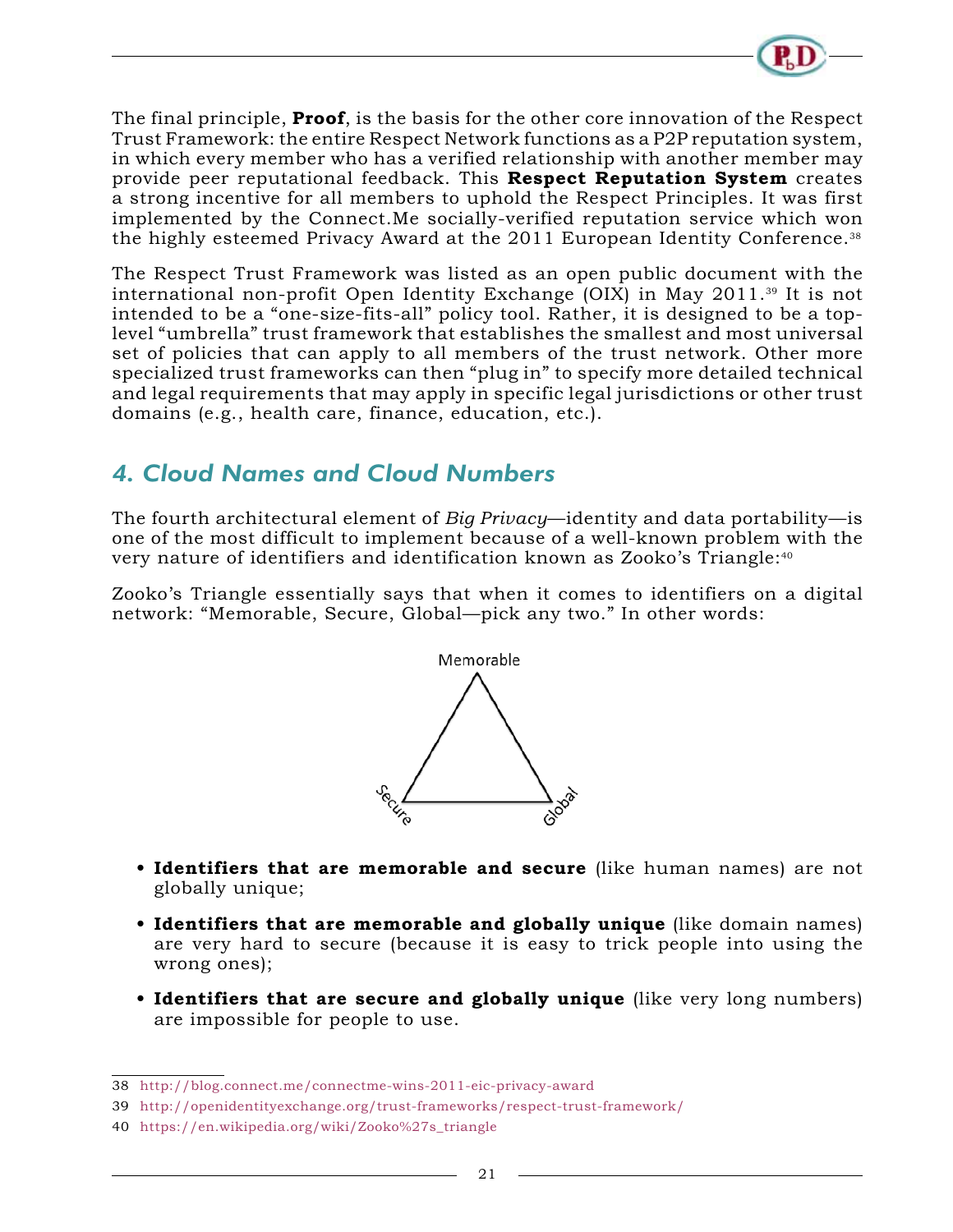Zooko's Triangle is an especially hard problem for the PDE for the following reasons:

- a) To protect people's personal data, identifiers MUST be secure;
- b) To achieve lifetime data portability, identifiers MUST be globally unique AND never need to change (persistent);
- c) To be usable by people everywhere, identifiers MUST be memorable.

In order to solve Zooko's Triangle, the OASIS XDI Technical Committee leveraged the power of semantic data description. First, they created two types of identifiers to be used natively in XDI:

- 1. **Cloud names** are simple, human-friendly identifiers like =forrest.gump intended to be very easy for people to remember and use—much like domain names, only even simpler;
- 2. **Cloud numbers** are long strings of letters and numbers known as UUIDs.<sup>41</sup> They are globally unique and never need to change, but are also impossible for ordinary mortals to use—for example, [=]!:uuid:f81d4fae-7dec-11d0-a765- 00a0c91e0001.

Second, they created a way for XDI to reuse almost any other popular identifier (email address, phone number, URL, IP address, etc.) using a syntax called a **cross-reference**. For example, here is what an email address looks like when used as an XDI cross-reference to a person:

=(mailto:forrest.gump@example.com)

Third, they created a standard semantic statement for how *one identifier can point to another*. This is how cloud names and cross-references (which are humanmemorable and globally unique) can point to cloud numbers (which are secure and globally unique—and persistent). For example:

=forrest.gump/\$ref/[=]!:uuid:f81d4fae-7dec-11d0-a765-00a0c91e0001

=(mailto:forrest.gump@example.com)/\$ref/[=]!:uuid:f81d4fae-7dec-11d0-a765-00a0c91e0001

By bringing together three types of identifiers—cloud names, cloud numbers, and cross-references—the XDI Technical Committee "squared Zooko's Triangle." This means that XDI—as an open standard supported by all Respect Network members—can satisfy all three requirements of identification in the PDE—human memorability, security, and global uniqueness and portability. This is why the Respect Network can standardize on these three types of identifiers for all Respect Network personal and business clouds.

<sup>41</sup> <http://en.wikipedia.org/wiki/UUID>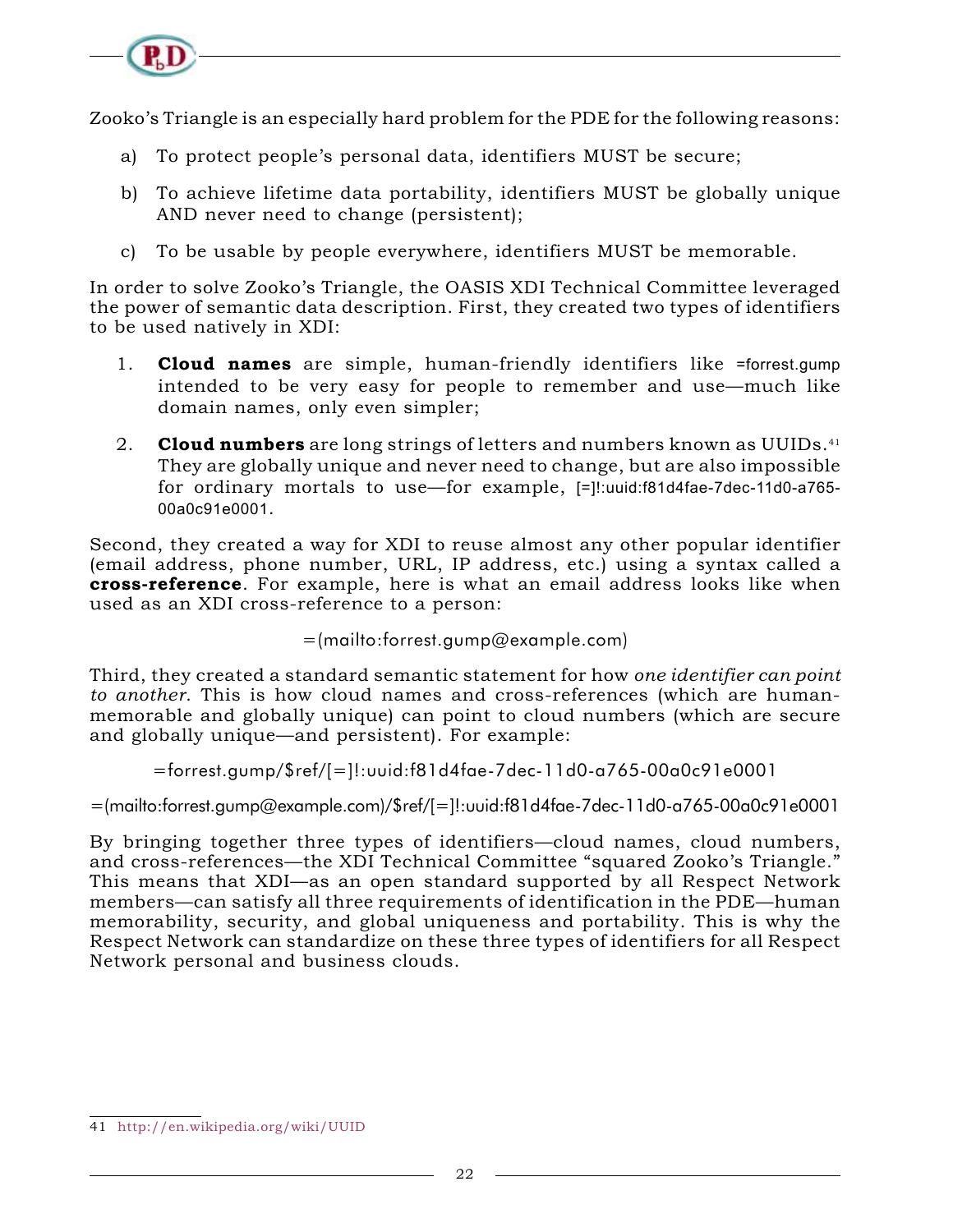

#### *5. Respect Connect and Personal Channels*

*Social login*—the ability for users to register and/or log in at a website using their social networking account—has become a major feature of social networks like Facebook, Twitter, LinkedIn, and Google+. It has become so popular with websites that, as of August 2013, Facebook alone was providing over 850 million social logins per month.<sup>42</sup>

However, this practice has been raising growing privacy concerns. To begin with, users are sharing all their social login activity with a social network whose terms of service gives it very broad rights to use this information for any purpose. Secondly, the user's social login information is not portable—it is locked into the social network he/she uses for each login. Thirdly, both users and sites using social logins are building in a growing dependence on the social network as the middleman in every relationship.

A personal cloud network like Respect Network can solve these problems. The first major feature the Founding Partners are bringing to market is Respect Connect "safe single sign-on."43 It works almost identically to a social login—users just click the Respect Connect button at a website to register and/or login—but the result is *a direct P2P connection with the user's own personal cloud*. From a privacy standpoint, the advantages are overwhelming:<sup>44</sup>

- 1. **The user's login information remains completely private** and under his/her personal control—there is no middleman with access to all the shared data.
- 2. **The user's login information is fully portable for life**, protected by the portability principle of the Respect Trust Framework, no matter how often the user changes his/her cloud service provider or self-hosted personal cloud server.
- 3. **All data sharing is under the XDI open standard**, so the user and the site are not locked in to any proprietary protocols or data schemas.
- 4. **Users and sites can agree on precisely the information a particular individual is willing to share in a particular context**, and do not need to be subject to the limitations or constrains imposed by a middleman's policies or protocols.

But the real power of Respect Connect goes far beyond social login. Every Respect Connect button is an invitation to create a secure, private, persistent peer-topeer XDI connection between two personal clouds—or between a personal cloud and a business cloud. This new form of intelligent communications link is called a *personal channel*.

<sup>42</sup> <http://mashable.com/2013/10/29/facebook-dominates-social-logins/>

<sup>43</sup> A term coined by VRM (Vendor Relationship Management) pioneer Doc Searls at the May 2011 Internet Identity Workshop in Mountain View, CA.

<sup>44</sup> For more details, see <http://respectnetwork.com/webinars/respect-connect/>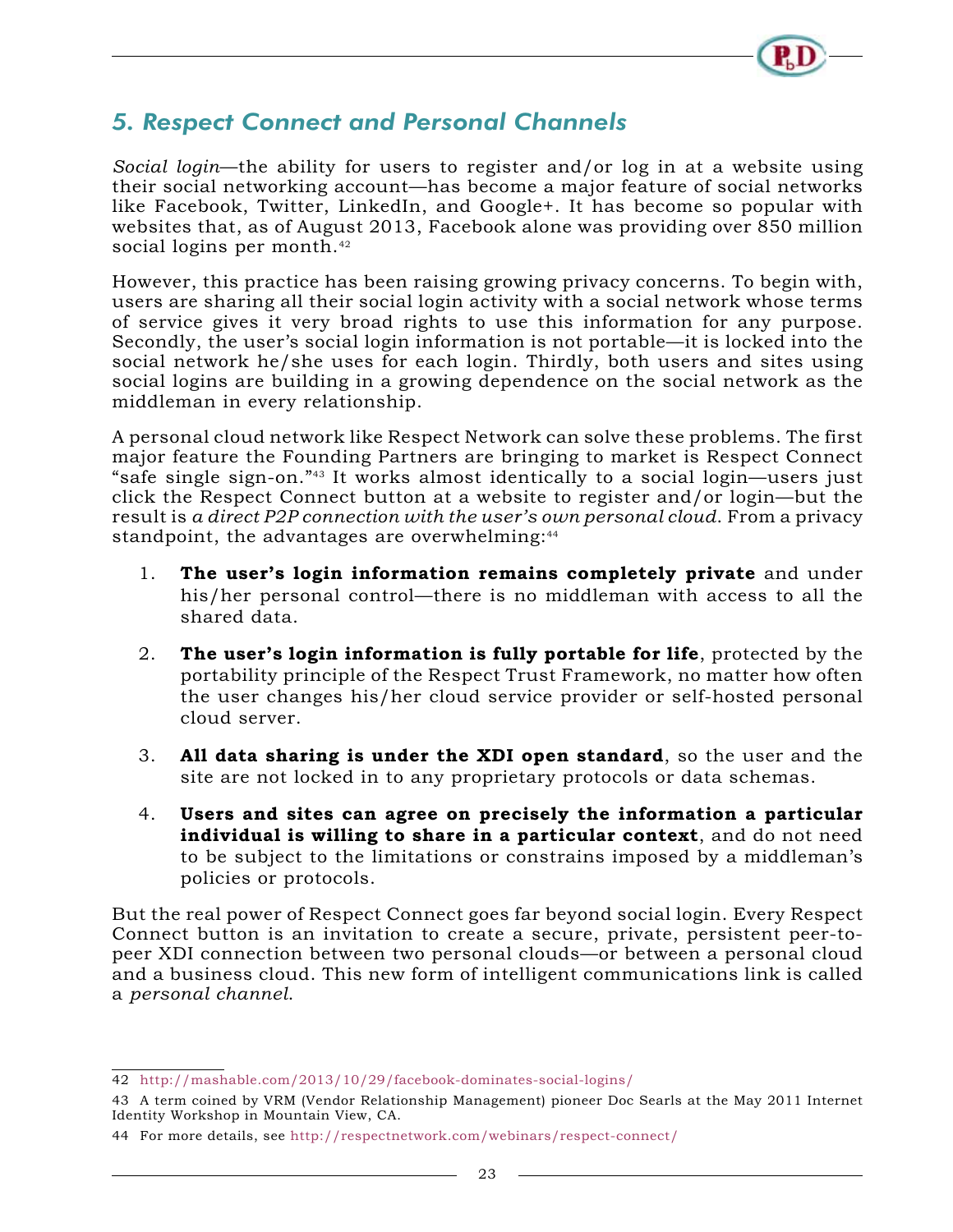

What is unique about XDI personal channels is that they can do both *secure messaging*—the semantic equivalent of email, SMS, or instant messaging—and *secure data sharing*—the semantic equivalent of the file, photo, and status sharing popular on social networks and file sharing services like Dropbox, Google Drive, and Microsoft Skydrive. But in both cases the security, privacy, portability, and persistence (if desired) is much stronger because on the Respect Network, all cloud-to-cloud connections use XDI link contracts anchored in the strong personal privacy protections (both legal and technical) contained in the Respect Trust Framework.45

It is these protections that finally give websites the choice to no longer store personal data if it is not absolutely necessary to do so; rather, they can use databy-reference (to access the current authoritative record of that data in a user's personal cloud over a permissioned personal channel) or data-by-subscription (to receive secure, authenticated updates when that data changes—for example, when an individual is moving, changing jobs, changing clothing sizes, getting a mortgage, etc.).

#### *6. Respect Pseudonyms*

Systemic control of personal data starts with systemic control of personal identifiers. So if the PDE is going to support persistent, accountable pseudonyms, this capability must be proactively designed in, at the system architecture level. This is why it has been a design goal from the inception of both the Respect Network and the OASIS XDI Technical Committee.

As explained above, the primary challenges in supporting accountable pseudonyms are:

1. Making them easy for both individuals and sites to use;

<sup>45</sup> For more details see the Respect Network white paper, *The Personal Channel: The Extraordinary Benefits of Communicating Via Personal Clouds*, <http://respectnetwork.com/papers/>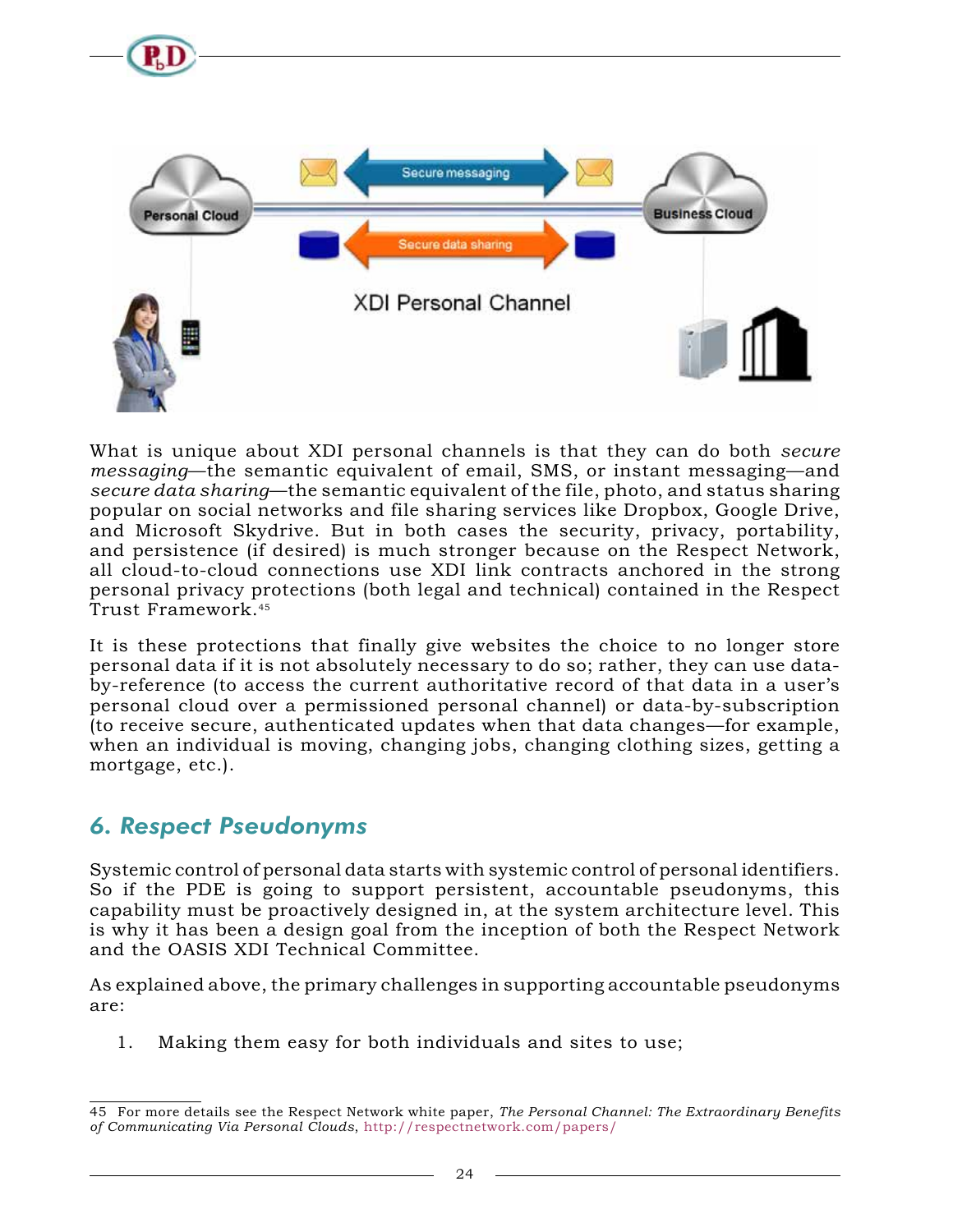

- 2. Enabling them to be portable and persistent;
- 3. Creating incentives for all parties in the PDE to respect the user's right for the pseudonym not to be correlated with the user's public identity unless there is a valid legal reason to do so.

To meet these challenges, the Respect Network uses a combination of the technical capabilities of XDI and the policy capabilities of the Respect Trust Framework.

For example, to make pseudonyms easy to use, support for their use is built directly into XDI semantics. Rather than the **\$ref** ("reference") relation discussed previously, which is a publicly discoverable correlation between one identifier and another (e.g., a cloud name to a cloud number), the **\$rep** ("replacement") relation allows one identifier to *privately* point to another, i.e., create a correlation that is known to the user but not to anyone else interacting with the user's XDI graph. (In fact, to the outside world, it will look like an entirely separate personal cloud.)

This means, for example, that when using Respect Connect to create a new personal channel, the user can easily choose an existing pseudonym or instruct his/her primary personal cloud to register and share a new pseudonym.

Since all pseudonyms on the Respect Network are cloud names and cloud numbers as described above, they retain all the usability, privacy, portability and persistence benefits of cloud names and cloud numbers. Persistence is particularly important for pseudonyms intended for long-lived, privacy-protected engagement in a community, such as is often needed for academic or political discourse and dissent.

Finally, the Promise Principle of the Respect Trust Framework —"*to respect the right of every other Member to control the identity and personal data they share within the network*"—is the highest level policy establishing the obligation of all Respect Network members (individuals or businesses) to respect the right of other members to use accountable pseudonyms where legal identity is not required. This extends to the design of the Respect Reputation System, where it is critical that a Respect Pseudonym be held accountable for both positive actions that add to its owner's reputation and negative actions that diminish it.

#### *7. Anonymous Link Contracts*

To implement contractual data anonymization, the Respect Network employs XDI link contracts together with a core feature of the XDI semantic graph model called **contextualization**. This is the ability to take any XDI graph of data—such as a set of personal health measurements—and place it into a different XDI context that gives it new meaning (and subjects it to new operational policies).

In the case of data anonymization, the context is **\$anon**, the special context defined by the XDI Technical Committee for data to be shared under a link contract that requires de-identification. So, for example, when a person's demographic profile is shared in the \$anon context, the receiving party is contractually agreeing to: a) de-identify the data (if that has not already been done by the user's personal cloud—see **user-side de-identification** above), and b) keep the data de-identified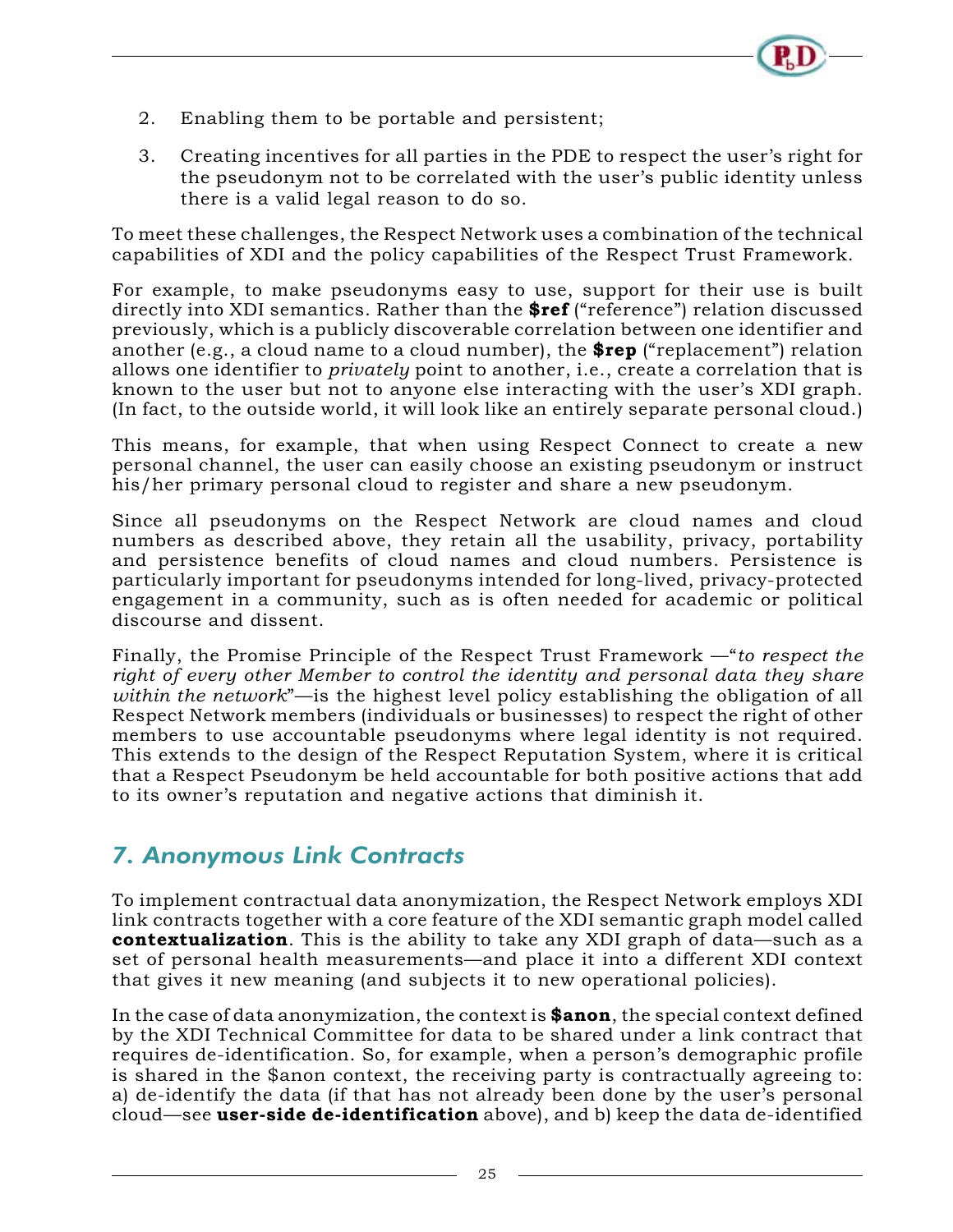<span id="page-28-0"></span>

unless the user provides explicit opt-in consent (such as to be notified about a possible serious health risk).

Not only does a link contract with a \$anon provision codify a legal requirement for the receiving party to not re-identify the data, but—as we have stressed throughout this paper—with XDI this link contract can travel along with the data. So if the data is re-shared (with permission), this obligation can then be passed on to be enforced by other data analytics providers downstream.

This is the kind of systemic data protection that is required, for example, to make the patients in a large health-care network comfortable with having their personal health-care records included in a large-scale Big Data study of population health. There is no question of the benefits that such analytics can bring—including insights that may be specifically beneficial to participants in the study—but these benefits can only be realized if patient's privacy concerns are adequately addressed. This is the doubly-enabling Big Win of Big Data + *Big Privacy*!

## 6. How *Big Privacy* Applies the 7 Foundational Principles of *Privacy by Design*

*Big Privacy* is a further development and extension of the concept of *Privacy by Design. Privacy by Design (PbD)* is an internationally recognized<sup>46</sup> framework that addresses the ever-growing and systemic effects of information and communications technologies and large-scale networked data systems. *PbD* advances the view that the future of privacy cannot be assured solely by compliance with regulatory frameworks; rather, privacy assurance must ideally become an organization's default mode of operation. The objectives of *PbD*—ensuring privacy and gaining personal control over one's information and, for organizations, gaining a sustainable competitive advantage—may be accomplished by practicing the following 7 Foundational Principles:

- 1. *Proactive* not Reactive; *Preventative* not Remedial
- 2. Privacy as the *Default Setting*
- 3. Privacy *Embedded* into Design
- 4. Full Functionality *Positive-Sum*, not Zero-Sum
- 5. End-to-End Security *Full Lifecycle Protection*
- *6. Visibility* and *Transparency* Keep it Open
- *7. Respect* for User Privacy Keep it *User-Centric*<sup>47</sup>

In response to the unique privacy challenges posed by Big Data, *Big Privacy* applies the 7 Foundational Principles of *Privacy by Design* to provide systemic protection

<sup>46</sup> See International Conference of Data Protection and Privacy Commissioners, Jerusalem, Israel. (October 27–29, 2010), "Resolution on *Privacy by Design*." Retrieved from [http://www.justice.gov.il/NR/rdonlyres/](http://www.justice.gov.il/NR/rdonlyres/F8A79347-170C-4EEF-A0AD-155554558A5F/26502/ResolutiononPrivacybyDesign.pdf) [F8A79347-170C-4EEF-A0AD-155554558A5F/26502/ResolutiononPrivacybyDesign.pdf](http://www.justice.gov.il/NR/rdonlyres/F8A79347-170C-4EEF-A0AD-155554558A5F/26502/ResolutiononPrivacybyDesign.pdf); U.S. Federal Trade Commission. (2012). *Protecting Consumer Privacy in an Era of Rapid Change*. Retrieved from [http://www.ftc.gov/](http://www.ftc.gov/os/2012/03/120326privacyreport.pdf) [os/2012/03/120326privacyreport.pdf;](http://www.ftc.gov/os/2012/03/120326privacyreport.pdf) European Commission. (2012). "General Data Protection Regulation." Retrieved from [http://ec.europa.eu/justice/data-protection/document/review2012/com\\_2012\\_11\\_en.pdf](http://ec.europa.eu/justice/data-protection/document/review2012/com_2012_11_en.pdf).

<sup>47</sup> See A. Cavoukian. (2011). "Privacy by Design. The 7 Foundational Principles." Retrieved from [http://](http://www.ipc.on.ca/images/Resources/7foundationalprinciples.pdf) [www.ipc.on.ca/images/Resources/7foundationalprinciples.pdf](http://www.ipc.on.ca/images/Resources/7foundationalprinciples.pdf)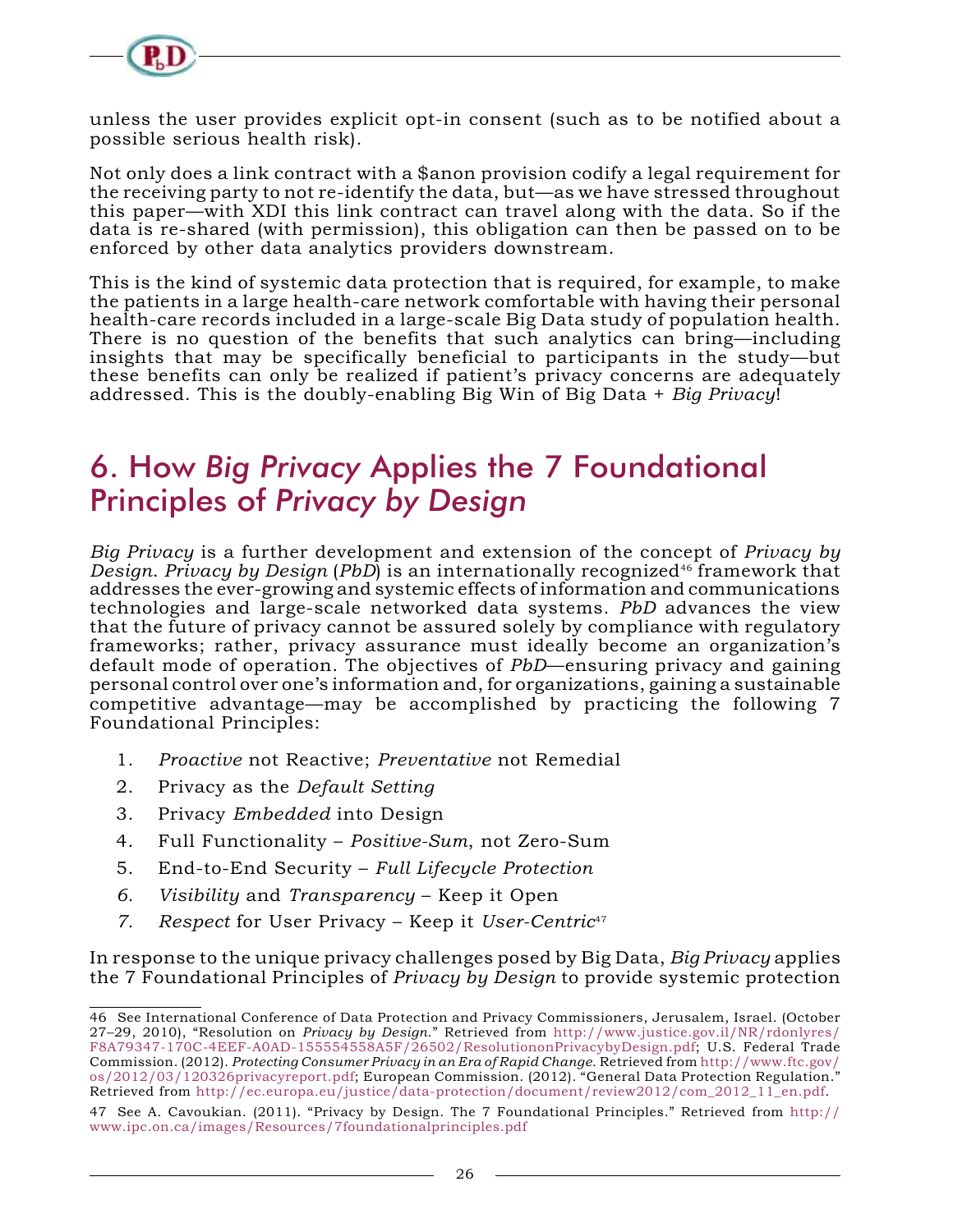

of personal data and sustained individual control over how it is collected, used, and disclosed in the PDE. In this section we will discuss how the 7 architectural elements of *Big Privacy* apply the 7 Foundational Principles of *Privacy by Design* to the unique privacy challenges of Big Data in the PDE.

#### *1. Proactive not Reactive; Preventative not Remedial*

The *Privacy by Design* approach is characterized by proactive rather than reactive measures. It anticipates and prevents privacy-invasive events before they happen. *PbD* does not wait for privacy risks to materialize, nor does it offer remedies for resolving privacy infractions once they have occurred—it aims to **prevent** them from occurring. In short, *Privacy by Design* comes before the fact, not after.

The trend in networked systems and information and communications technologies has driven towards a centralized model of personal information storage where one company sets all the terms and has access to all the data—in effect, creating a single giant information silo where individuals are effectively cut off from meaningfully participating in an economy based on a resource that they themselves produce, namely their personal information. Privacy risks abound under such a model.

Personal clouds invert the paradigm of information silos by creating a new kind of network in which all actors are "peers" interacting on a level playing field where all connections—be they person-to-person, person-to-business, or business-tobusiness—are peer-to-peer, with no "middleman" in between. In other words, in contrast to the predominant social-media model, *no one has access to all the data*. Individuals are empowered to own and control their own data, and to use and share it with other participants in the PDE on terms that *they* set and negotiate, as need be.

Personal cloud networks with trust frameworks and semantic data will enable individuals not only to control the initial release of their data, but to also control its future life cycle use within Big Data and other systems. While many systems put a premium on user consent at the time of the access request, personal cloud networks make it possible for users to configure access policies before a requesting party ever interacts with their personal data or resources. This enables a different relationship between users and applications (or even other autonomous parties) seeking access: the owner now offers terms instead of being asked to accept them. This helps to correct the "power imbalance" between individuals and online service operators, and between client software and server software.

#### *2. Privacy as the Default Setting*

We can all be certain of one thing—the default rules! *Privacy by Design* seeks to deliver the maximum degree of privacy by ensuring that personal data is automatically protected in any given IT system or business practice. If an individual does nothing, their privacy still remains intact. No action is required on the part of the individual to protect their privacy—it is built into the system, by default.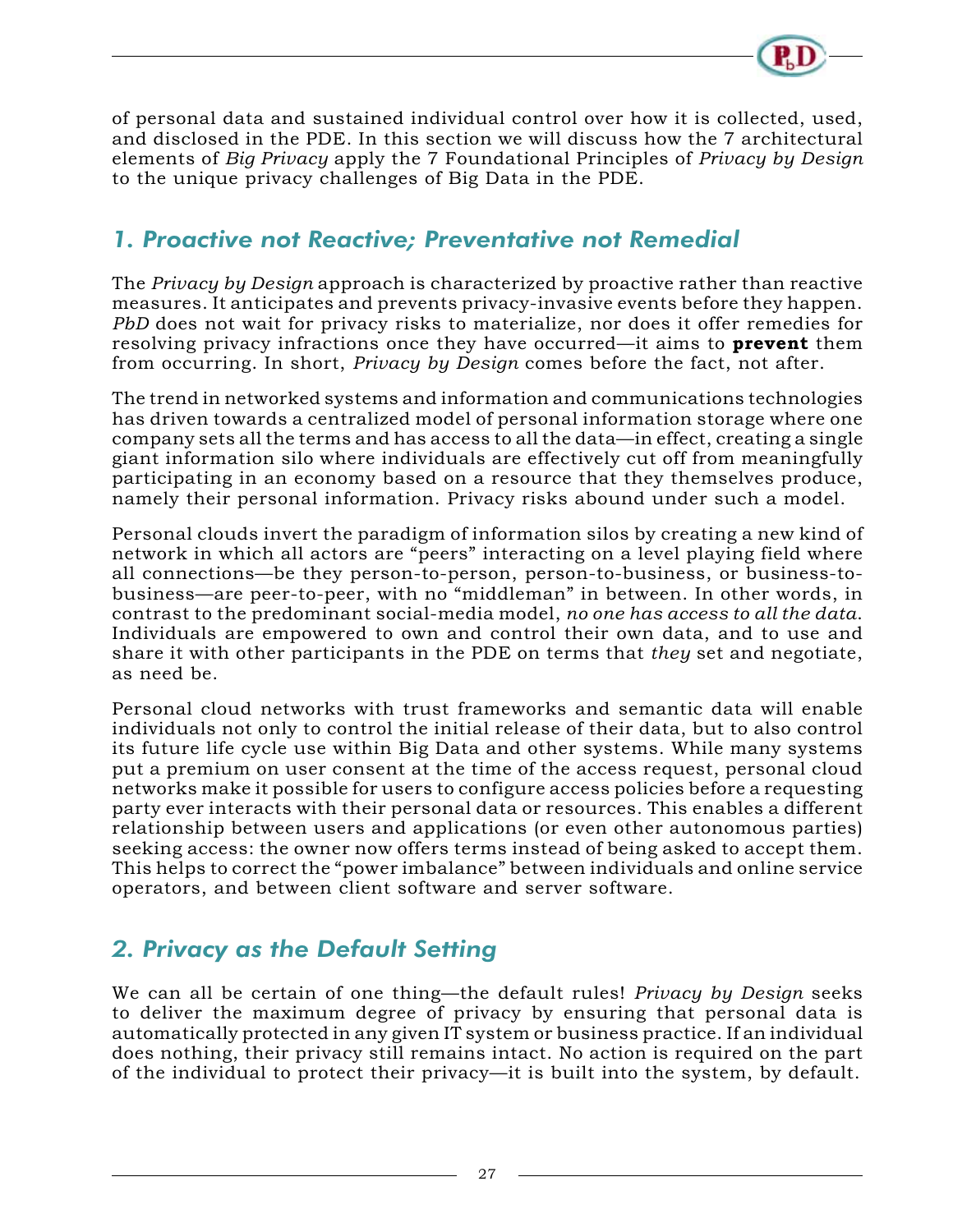

Under the model of centralized storage of personal information, privacy is defined by privacy policies. While these are meant to promote openness and greater transparency of an organization's processing of personal information, the vast majority of privacy policies, in fact, do precisely the opposite—they are typically long, unclear, difficult to understand, and present terms and conditions on a "take it or leave it" basis. As a result, organizations are increasingly using them, not as a means of promoting openness and transparency in their processing of personal information, but rather as a tool of more aggressive personal information collection practices.

In stark contrast, a trust framework is a network-wide document that legally binds *all* members of a trust community—both individuals and organizations—to a set of business, legal, or operational policies, as a condition of membership. A usercentric trust framework sets down global terms and conditions for interacting with personal clouds in a manner that respects the privacy of individuals, with strong assurances of security. In this way, individuals no longer need to worry about whether their privacy is being respected in their interactions with organizations or other individuals. Instead, when operating under a trust framework compatible with *Big Privacy*, individuals can be confident that their privacy is being protected because it is automatically built into the system, by default.

#### *3. Privacy Embedded into Design*

*Privacy by Design* is embedded into the design and architecture of IT systems and business practices. It is not bolted on as an add-on, after the fact. The result is that privacy becomes an essential component of the core functionality being delivered. Privacy is integral to the system, without diminishing functionality.

The very definition of *Big Privacy* is embedding privacy into the design of the PDE and how it can be used in the context of Big Data. The PDE is explicitly architected as a network of peer-to-peer connectivity over private personal channels that avoid both information silos and unnecessary "middlemen" between interactions. Connections are mediated by machine-readable link contracts that enforce the preferences and permissions a user has provided with regard to shared data. These link contracts are also designed to travel alongside the data sent to a receiving system so that the user's preferences and permissions can continue to be enforced for the complete life cycle of the data. In addition, a personal cloud network can also provide data-by-reference, accountable pseudonymity, and contractual data anonymity, bringing ground-breaking personal privacy features to thousands or millions of relying parties so they can meaningfully share and use data fully under the user's control.

#### *4. Full Functionality – Positive-Sum, not Zero-Sum*

*Privacy by Design* seeks to accommodate all legitimate interests and objectives in a positive-sum "win-win" manner, not through a dated, zero-sum approach, where unnecessary trade-offs are made. *Privacy by Design* avoids the pretense of false dichotomies, such as privacy vs. security, demonstrating that it is indeed possible to have both.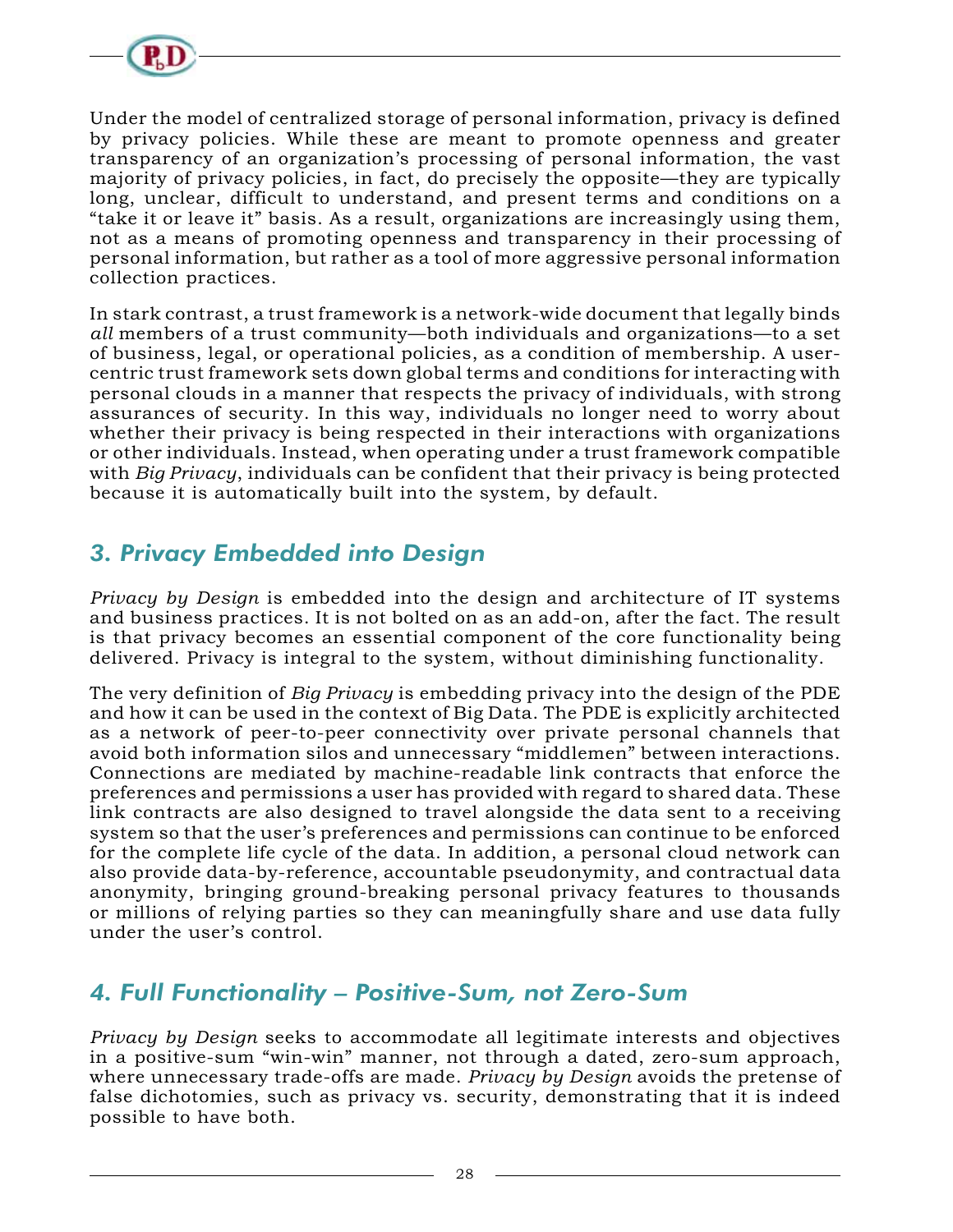

A recent Edelman industry study<sup>48</sup> found that consumers have never been more concerned about the security of their personal information and believe that businesses are mismanaging privacy and security issues. As a result, the study claims that businesses and organizations must do more to better educate themselves at handling privacy and security issues—or else they will lose customers' trust and with it, their business.

This study supports a claim which proponents of *Privacy by Design* have been making for many years, namely that privacy should be viewed, not as a compliance issue, but rather as a *business issue*. Privacy, in other words, is good for business. It facilitates continuation of valuable business relationships, serves to preserve existing customers and attract new ones, and fosters the development of a sustainable competitive advantage. In short, privacy builds consumer confidence and trust.49

In this way, the PDE should not be viewed as a burden to the private sector, but rather as a boon to it! When users are fully aware—because they are fully in control—of the privacy implications of their data-sharing decisions, they will not only have more confidence and trust in making those decisions, but will be more willing to share their personal information with trusted companies. This will, in turn, stimulate the online economy and benefit those companies that treat individuals' personal information in a respectful manner.

*Big Privacy* grants users greater control over their personal information by offering greater choices in terms of providers for identifiers, identity credentials, and personal clouds. Through identity and data portability, personal identities and data are made portable across sites and service providers in the PDE. Trust frameworks can bind every member of a personal cloud network to follow fair information privacy practices (including providing portability of core data, personal data, policies and relationships), for mutual benefit and protection. In this way, *Big Privacy* helps to accommodate all legitimate interests and objectives in a positive-sum "win-win" manner by providing a trustworthy platform of interoperability built on maximizing user confidence and trust, thereby maximizing users' willingness to share their personal information. As such, both individuals and creators/owners of Big Data algorithms will benefit.

#### *5. End-to-End Security – Full Lifecycle Protection*

*Privacy by Design*, having been embedded into the system prior to the first element of information being collected, extends security throughout the entire life cycle of the data involved. This ensures that all data is securely retained, and then securely destroyed at the end of the process, in a timely fashion. Thus, *Privacy by Design* ensures cradle-to-grave, secure life cycle management of information, end-to-end.

<sup>48</sup> See Edelman. (2012). Privacy & Security. The New Drivers of Brand, Reputation and Action. Retrieved from [http://datasecurity.edelman.com/wp-content/uploads/2012/03/Data-Security-Privacy-Executive-Summary.pdf.](http://datasecurity.edelman.com/wp-content/uploads/2012/03/Data-Security-Privacy-Executive-Summary.pdf)

<sup>49</sup> See A. Cavoukian, T. Hamilton. (2002). *The Privacy Payoff: How Successful Businesses Build Consumer Trust*. Toronto: McGraw-Hill Ryerson.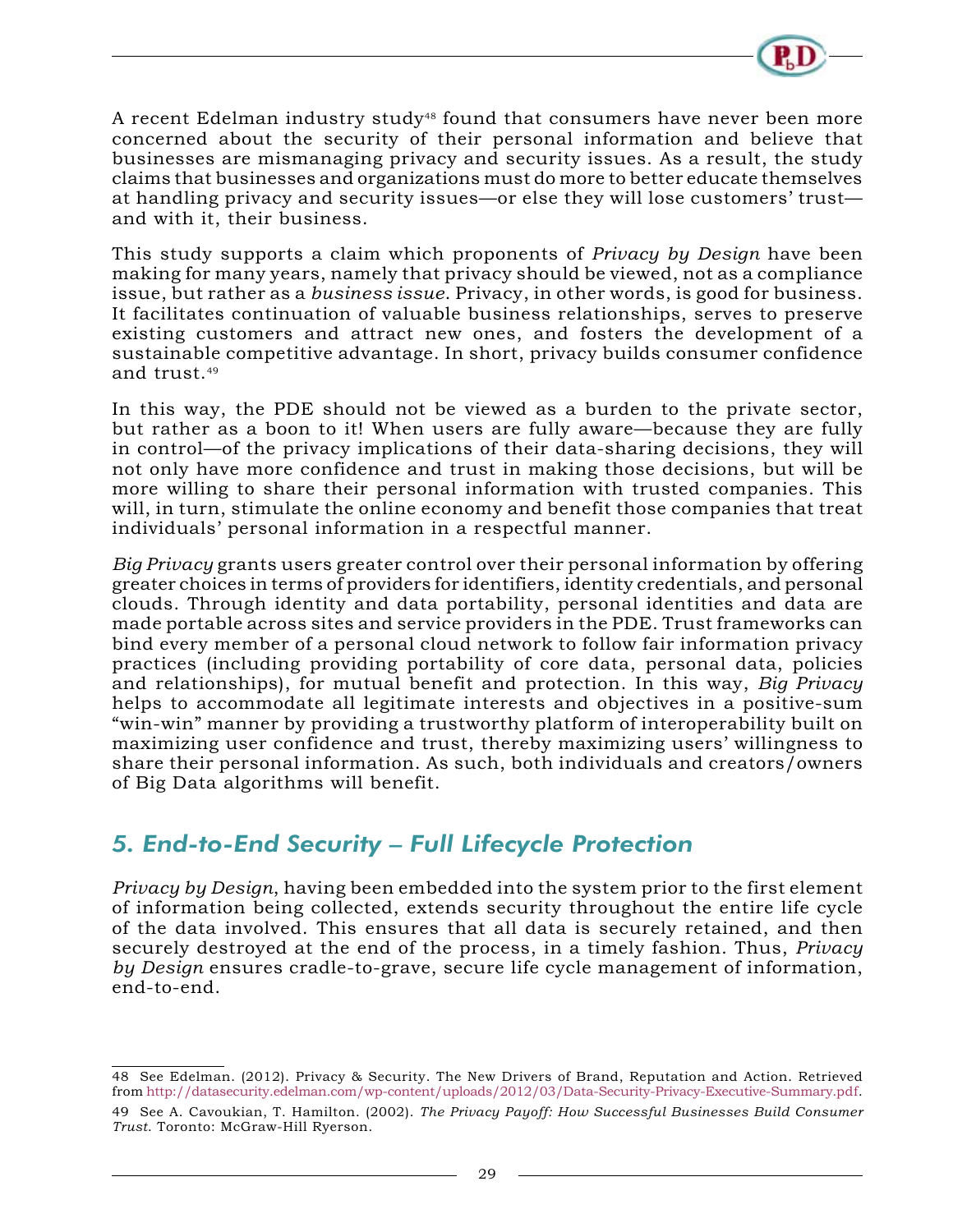

Strong security measures undertaken by a single person, service provider or business online, become meaningless if all parties in the interaction do not have compatible policies, practices and technologies. Weak links in security can lead to data breaches, compromised identity credentials, and identity theft. There is a need to proactively ensure privacy within any federated identity system, given the privacy issues arising from data-in-motion between multiple stakeholders.

Personal cloud networks apply protection at the interface of the user and requesting party; other back-end systems surrounding the resources in question are responsible for protecting them during their entire life cycle.

Personal information that has reached the end of its life cycle must be destroyed in a consistently secure and privacy-protective manner. Not replicating personal information is a powerful way of keeping it more secure throughout its life cycle, since it prohibits the existence of multiple copies. In the PDE, personal clouds are the authoritative source for personal information, and businesses may gain access to it through a "subscription" model. Through the use of data-by-reference, access to personal information can be terminated when the individual chooses to delete the data or terminate the relationship. In this way, *Big Privacy* ensures that all personal information is securely transmitted, retained, and then destroyed at the end of its life cycle.

#### *6. Visibility and Transparency – Keep it Open*

*Privacy by Design* seeks to assure all stakeholders that whatever the business practice or technology involved, it is in fact operating according to the stated promises and objectives, subject to independent verification. Its component parts and operations remain visible and transparent, to users and providers alike. Remember—trust but verify!

A core premise of the PDE is that users must be given a clear understanding of the overall context and usage of their personal data, including access and sharing by any party (including the user's own Cloud Service Provider). This is currently the only way to achieve a real sense of control over personal data that will grow over time.

User-centric trust frameworks are the primary *Big Privacy* mechanism that can provide this kind of system-wide transparency. Because they are published for public review and scrutiny, and because they are binding on all members of a trust network that agree to operate under them, they can establish privacy-respecting practices that become the norm across broad communities of usage.

Trust framework agreements must also define the assessment, accreditation, and enforcement mechanisms through which individuals and other stakeholders can verify and ensure that all members are following fair information privacy practices. For example, a contextual reputation system, provided as part of a personal cloud network, can harness the "wisdom of crowds" to observe members on an ongoing basis, thereby providing them with a powerful incentive to follow the rules established by the trust framework.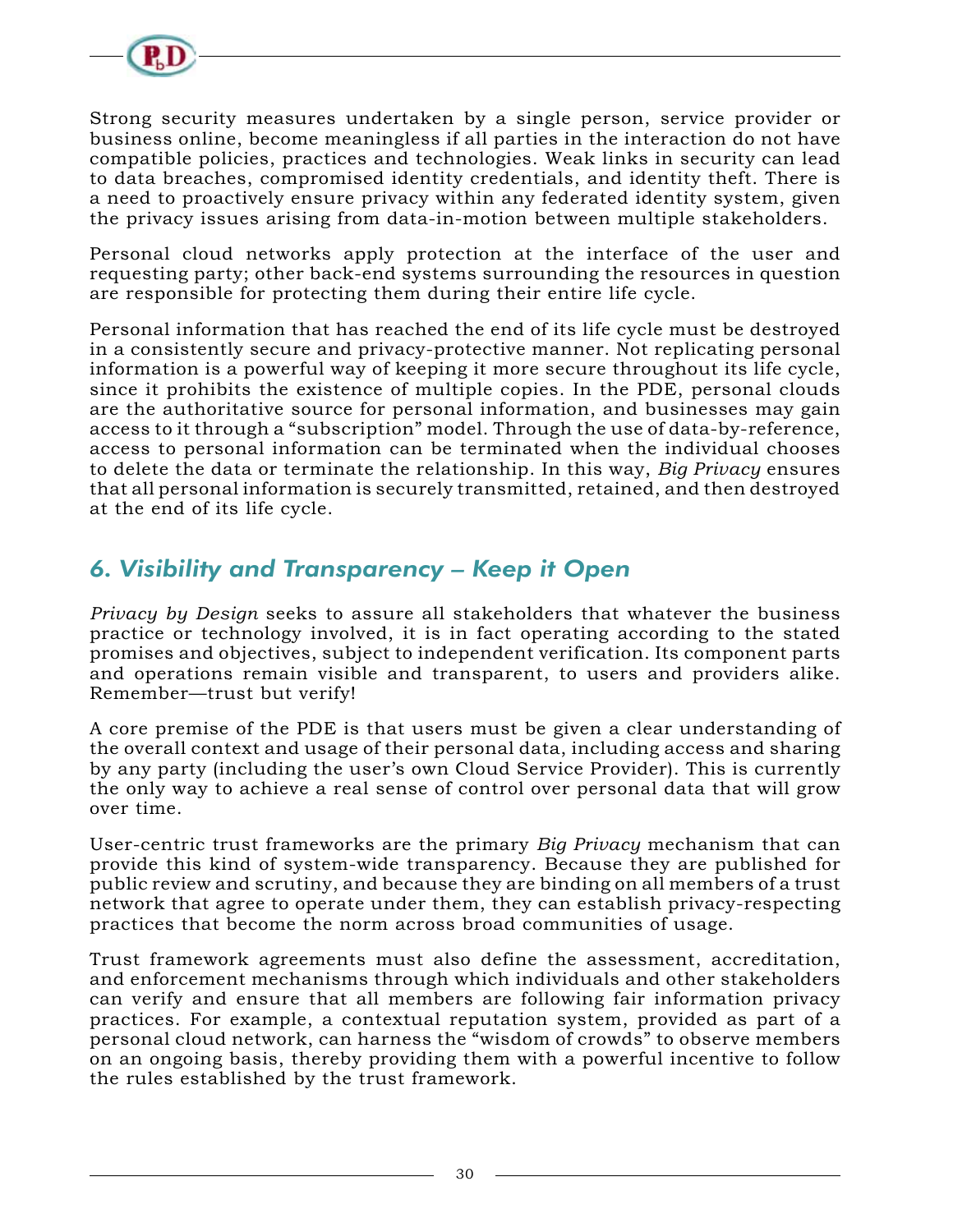

#### <span id="page-33-0"></span>*7. Respect for User Privacy – Keep it User-Centric*

Above all, *Privacy by Design* requires architects and operators to keep the interests of the individual uppermost by offering such measures as strong privacy defaults, appropriate notice, and empowering user-friendly options. Keep it user-centric!

At its core, respecting the user means that, when designing or deploying an information system, the individual's privacy rights and interests are accommodated right from the outset. User-centricity is anticipating and designing in a person's privacy perceptions, needs, requirements, and default settings.50 It means putting the interests, needs, and expectations of people first, not those of the organization or its staff. Empowering people to play active roles in the management of their personal data helps to mitigate abuses and misuses. Adding a contextual reputation system enabling public feedback when abuses or misuses occur may be an even more powerful check and balance.

The evolution of the PDE is by its very nature aligned with the  $7<sup>th</sup>$  Foundational Principle of *PbD*, precisely because of its focus on user control. The principle of "Respect for User Privacy – Keep it User-Centric" requires that architects and operators keep the interests of the individual uppermost by offering such measures as strong privacy defaults, appropriate notice, empowering user-friendly options and enabling mechanisms for user feedback. *Big Privacy* takes user-centricity to the next level by offering users the convenience and control of a personal cloud; the protection of a user-centric trust framework; the freedom of identity and data portability, the advantage of maintaining a pseudonym, rather than only a public identity; and the ability to share personal data under a link contract that binds the relying party to maintain anonymity of that data. All of these advancements mean that *Big Privacy* will produce a paradigm shift in privacy from an "organizationcentric" to a balanced model which is far more user-centric.

# 7. Conclusion

Privacy challenges abound in the modern world, especially in Big Data environments that collect masses of personal information and subject them to machine learning, natural language processing, signal processing, simulation, time series analysis, visualization and other analysis. Some algorithms are actually inferred in this fashion from the data itself, making it difficult to keep any privacy or use limitation guarantees to the individual, or to anticipate how PII would be used, and then obtain informed consent before collection. Big Data systems themselves generally have no solution to this dilemma and treat privacy as an externality. However, a Personal Data Ecosystem (PDE) of companies and organizations that believe individuals should be in control of their personal information is emerging, and the PDE is making available a growing number of tools and technologies to enable this control.

The *Privacy by Design* framework must be applied jointly to the PDE and to Big Data in order to achieve positive-sum, "win-win" solutions in which individuals

<sup>50</sup> P. McDougall. (August 8, 2012). "Microsoft IE 10 Makes 'Do Not Track' Default." *InformationWeek*.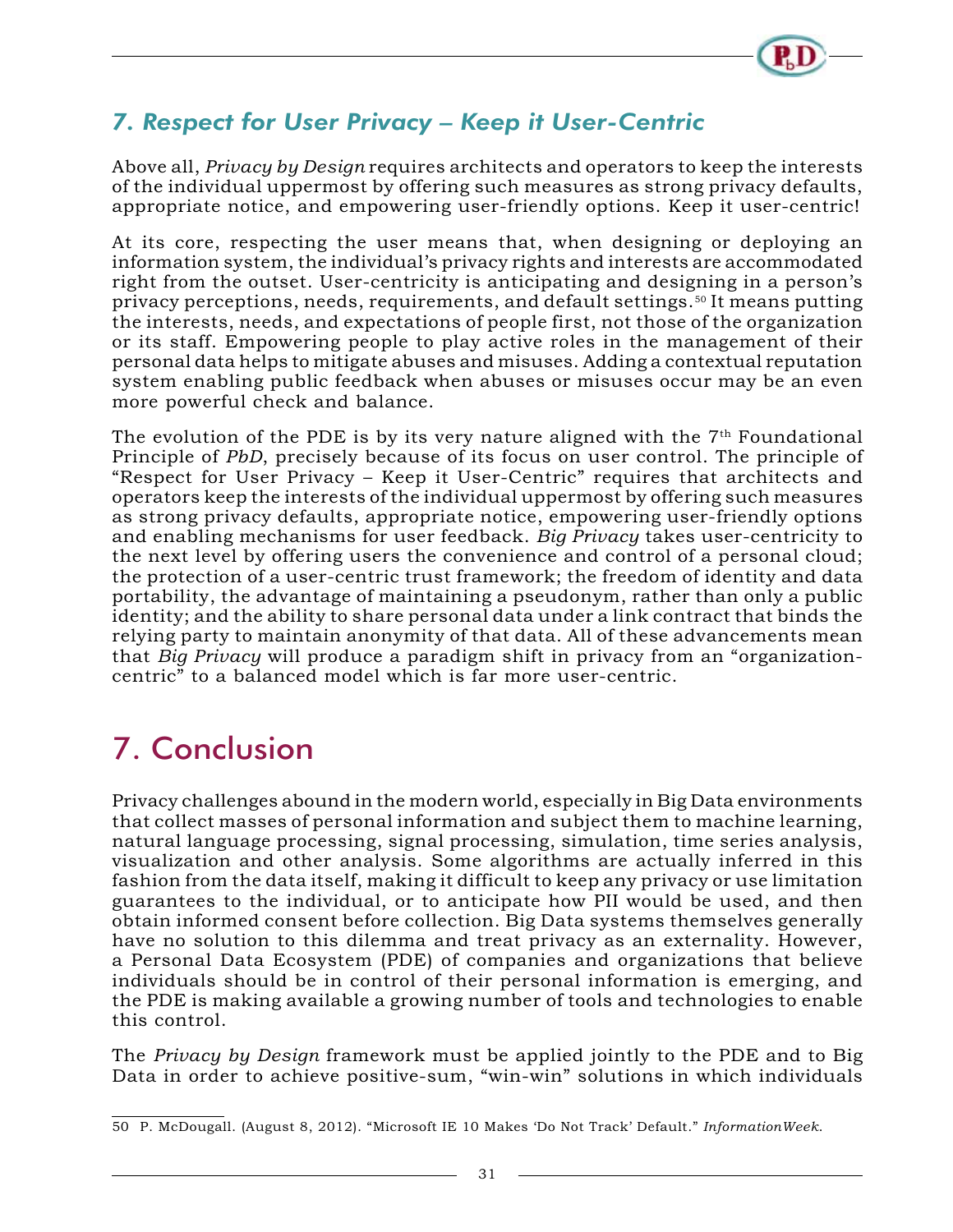

maintain control over their personal information flows, without diminishing system functionality. *Privacy by Design* can be applied at a large scale to individuals' online interactions by bringing together the user-centric architecture of the PDE with the analytic power of Big Data, resulting in a much larger "win-win" scenario, where privacy and Big Data may coexist, in tandem. This new result is what we call *Big Privacy*.

*Big Privacy* pushes past promise-making towards proactive data protection and elevates compliance from a piece of paper to a network-wide trust framework, with real time notification, enforcement and feedback mechanisms. *Big Privacy* transforms the debate about Big Data by making privacy a user-centric setting where the individual is empowered to choose not only what information he/she wishes to share, but also the ways in which it may be shared and under what terms. In this way, individuals may choose to allow creators/owners of Big Data algorithms to harvest and mine their data *only if* it remains de-identified, through the application of appropriate re-identification risk measurement procedures.

**Big Privacy** is *Privacy by Design* writ large, i.e., it is the application of the seven principles of *Privacy by Design* not just to individual organizations, applications, or contexts, but to **entire networks, value chains, and ecosystems,** especially those intended to produce and use Big Data. The goal of Big Privacy is **systemic protection** of personal data and **radical personal control** over how it is collected and used. This means that it must be possible to assure whole populations that their privacy is being respected because the network, value chain, and/or ecosystem producing and processing Big Data has implemented *Privacy by Design,* at a system-wide level.

*Big Privacy* comprises the following seven architectural elements which mutually complement and reinforce one another, while also enabling Big Data to coexist with privacy objectives:

- **• Personal clouds** linked into **personal cloud networks** manifest a real, active PDE; they provide individuals with control of virtual compute capabilities which proactively protect personal information and engage as peers with other personal clouds or business clouds on the individual's terms;
- **• Semantic data interchange** gives individuals fine-grained information sharing control and enables personal cloud services to attach individuals' privacy preferences and policies to their data in a standard, interoperable, and machine-readable form;
- **• Trust frameworks** provide transparent, open governance of personal cloud network ecosystems where individuals, organizations, and service providers are members, contractually binding them to respect the rules and tools established by the trust framework;
- **• Identity and data portability** provides the ultimate guarantee that individuals and organizations—not their service providers—control their own data;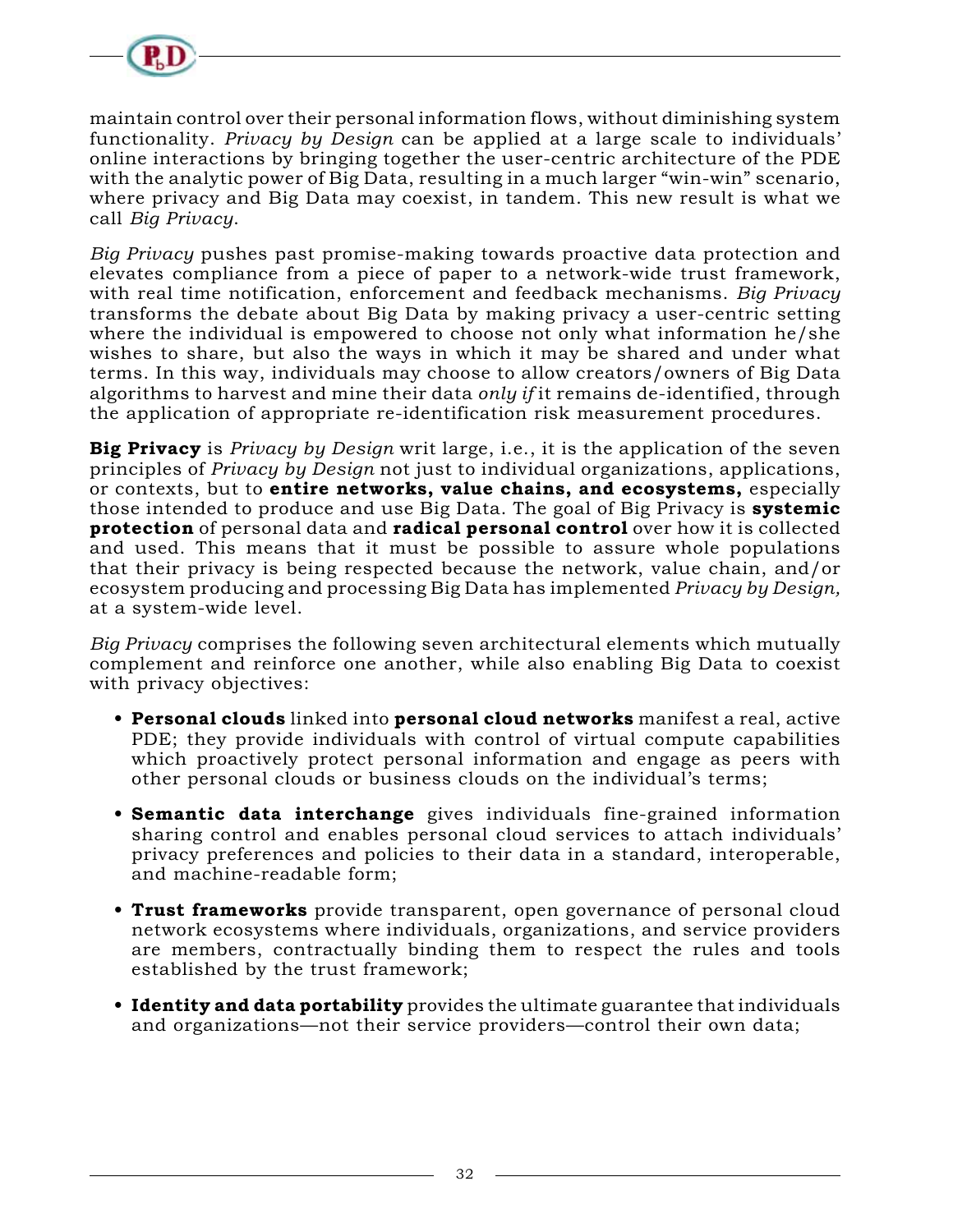- 
- **• Data-by-reference** (or subscription) enables individuals or organizations to change their minds about how their data may be used—for example, by revoking the rights of a Big Data system to analyze their data;
- **• Persistent accountable pseudonyms** allow individuals to express themselves freely but with a certain discretion, remaining within the context of what is legally acceptable;
- **• Contractual data anonymization** provides a way, along with accountable pseudonyms, for valuable Big Data systems to operate in compliance with all privacy regulations and personal preferences, allowing patterns to be found on an aggregate level without the need to for identifiable personal data.

In sum, this paper has reviewed the concepts of Big Data, the PDE and *Big Privacy*. It has proposed an architectural approach based on *Privacy by Design* for their coexistence. It has also presented an exemplar of the solution in the form of the Respect Network, which is presently building a *Big Privacy* architecture based on the OASIS XDI semantic data interchange protocol. As this and other solutions arrive, they will enable a positive-sum, win-win strategy in which business, governance and Big Data may all advance in the context of human dignity, privacy, and control—the Big Win of *Big Privacy*.